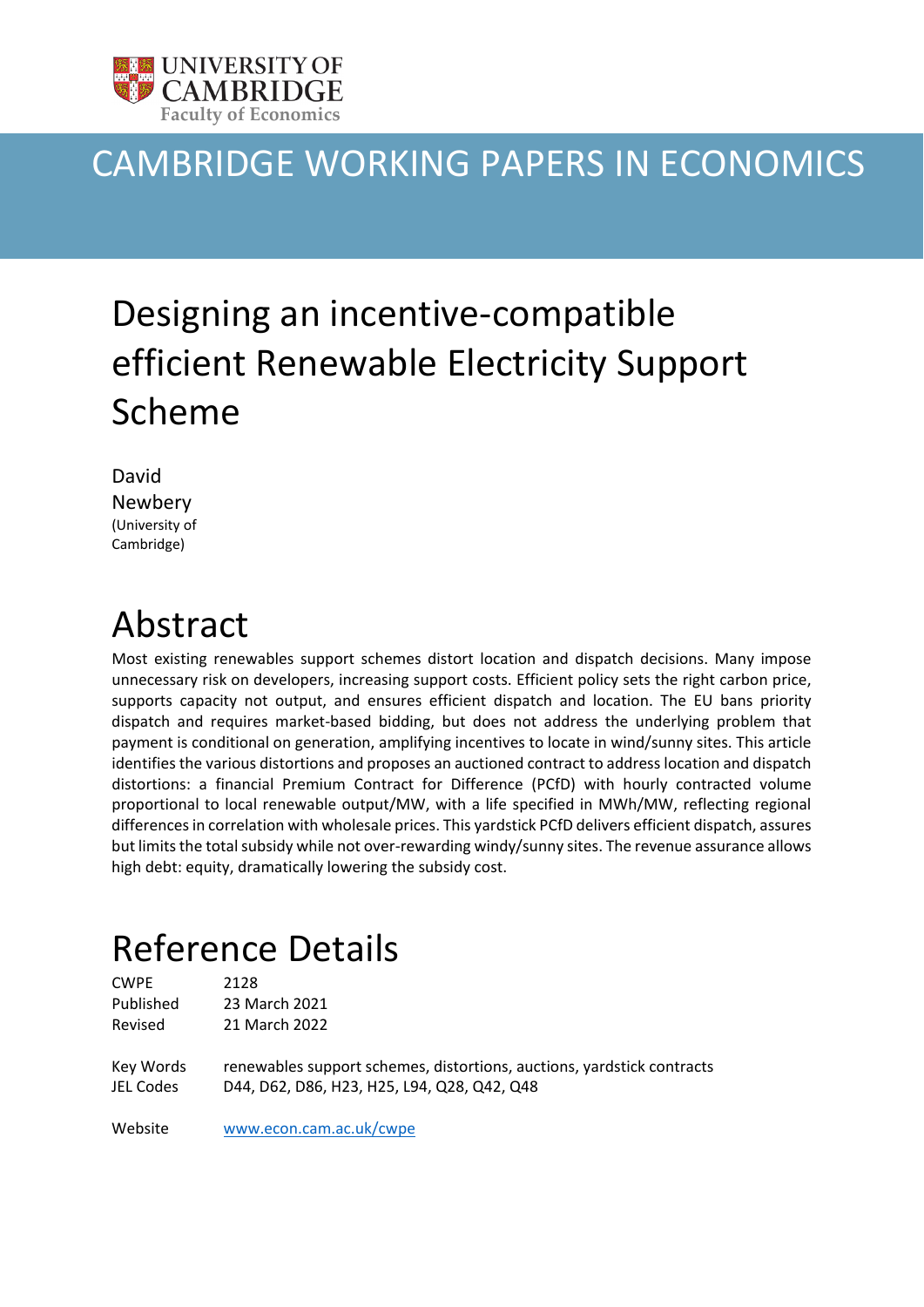## **Designing an incentive-compatible efficient Renewable Electricity Support Scheme**

**EPRG Working Paper 2107 Cambridge Working Paper in Economics 2128**

### **David Newbery**

**Abstract** Most existing renewables support schemes distort location and dispatch decisions. Many impose unnecessary risk on developers, increasing support costs. Efficient policy sets the right carbon price, supports capacity not output, and ensures efficient dispatch and location. The EU bans priority dispatch and requires market-based bidding, but does not address the underlying problem that payment is conditional on generation, amplifying incentives to locate in wind/sunny sites. This article identifies the various distortions and proposes an auctioned contract to address location and dispatch distortions: a financial Premium Contract for Difference (PCfD) with hourly contracted volume proportional to local renewable output/MW, with a life specified in MWh/MW, reflecting regional differences in correlation with wholesale prices. This yardstick PCfD delivers efficient dispatch, assures but limits the total subsidy while not over-rewarding windy/sunny sites. The revenue assurance allows high debt: equity, dramatically lowering the subsidy cost.

**Keywords** renewables support schemes, distortions, auctions, yardstick contracts

**JEL Classification** D44, D62, D86, H23; H25, L94; Q28; Q42; Q48

Publication July 2021

Contact [dmgn@cam.ac.uk](mailto:dmgn@cam.ac.uk)

**www.eprg.group.cam.ac.uk**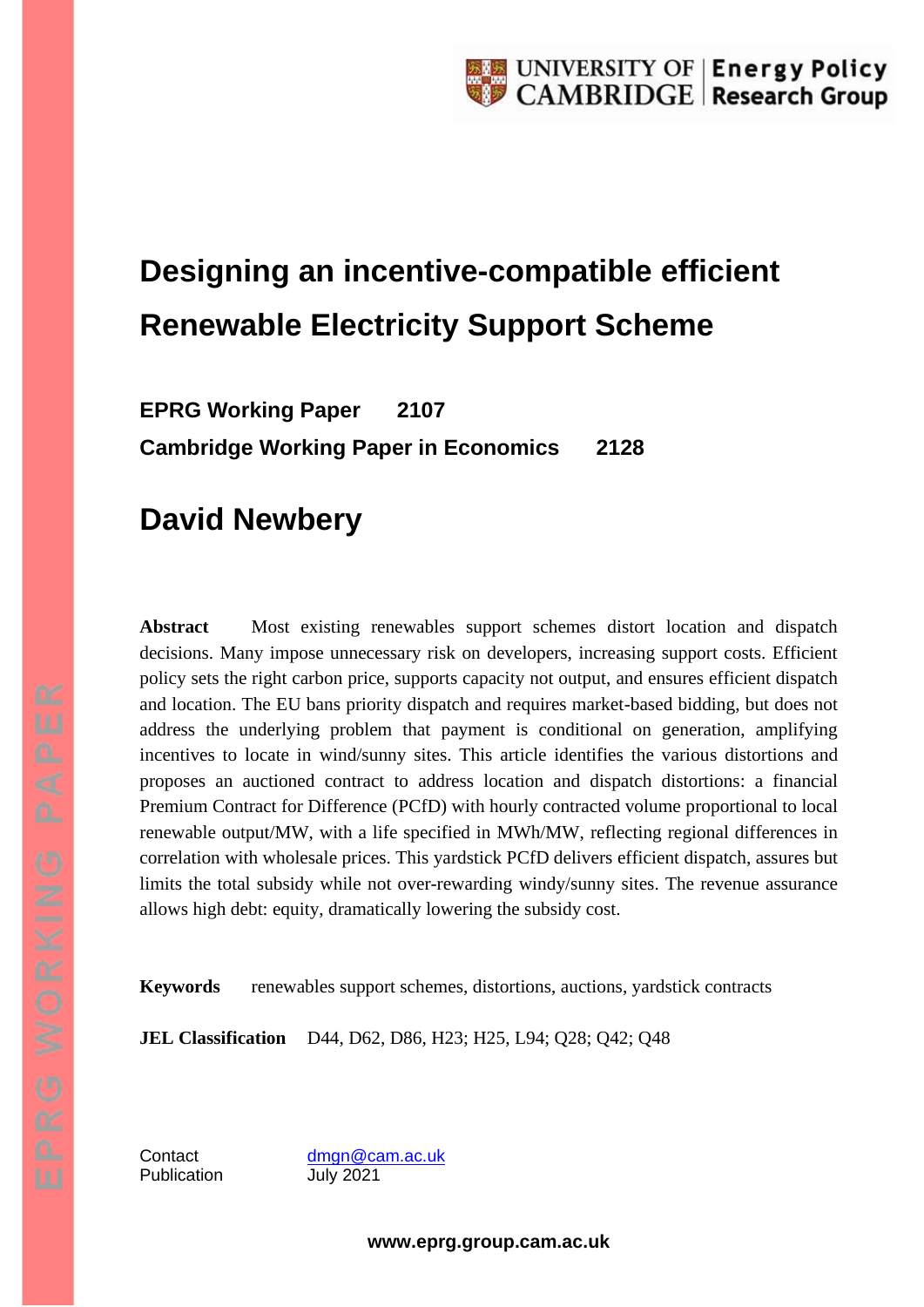### **Designing an incentive-compatible efficient Renewable Electricity Support Scheme**

David Newbery<sup>1</sup> EPRG, University of Cambridge<sup>2</sup> 19 March 2021, Revised 31 July 2021

#### **Abstract**

*Most existing renewables support schemes distort location and dispatch decisions. Many impose unnecessary risk on developers, increasing support costs. Efficient policy sets the right carbon price, supports capacity not output, and ensures efficient dispatch and location. The EU bans priority dispatch and requires market-based bidding, but does not address the underlying problem that payment is conditional on generation, amplifying incentives to locate in windy/sunny sites. This article identifies the various distortions and proposes an auctioned contract to address location and dispatch distortions: a financial Premium Contract for Difference (PCfD) with hourly contracted volume proportional to local renewable output/MW, with a life specified in MWh/MW, reflecting regional differences in correlation with wholesale prices. This yardstick PCfD delivers efficient dispatch, assures but limits the total subsidy while not over-rewarding windy/sunny sites. The revenue assurance allows high debt: equity, dramatically lowering the subsidy cost.*

**Keywords** renewables support schemes, distortions, auctions, yardstick contracts

#### **1. Introduction**

Faced with an economy-wide net-zero carbon target by 2050, the electricity industry will have to reach near zero emissions far sooner. That requires a massive increase in variable renewable electricity (VRE, primarily wind and solar PV).<sup>3</sup> The UK expects a more than doubling of renewable electricity (RE) between 2019 and 2030, requiring a volume of new contracts equal to all past support schemes (National Grid, 2021). Delivering that investment at least cost will require a drastic redesign of support schemes and contracts. This article proposes an efficient contract that addresses past market and policy distortions.

Existing support schemes reflect past compromises to reconcile often conflicting objectives and to disentangle past unintended consequences of faulty policies (Bunn and Yusupov, 2015; Klobasa et al., 2013; Nock and Baker, 2017). Thus the EU Emissions Trading Scheme fixed a cap on emissions, but the subsequent *20-20-20 Renewables Directive* increased renewable targets without reducing the cap commensurately. The unintended result was the additional renewables had zero impact on EU emissions. Reforming VRE support design yet again might worry policy makers concerned at investor confidence. In fact it would increase confidence to offer more efficient new contracts while honouring existing RE

<sup>2</sup> Address: Professor David Newbery, Director, Energy Policy Research Group, Faculty of Economics, University of Cambridge, Sidgwick Ave., Cambridge CB3 0DD, UK; email: [dmgn@cam.ac.uk](mailto:dmgn@cam.ac.uk)

<sup>&</sup>lt;sup>1</sup> I am indebted to David Reiner, Iain Staffell and the five *TEJ* referees for very helpful comments.

<sup>&</sup>lt;sup>3</sup> A list of abbreviations is given after the references.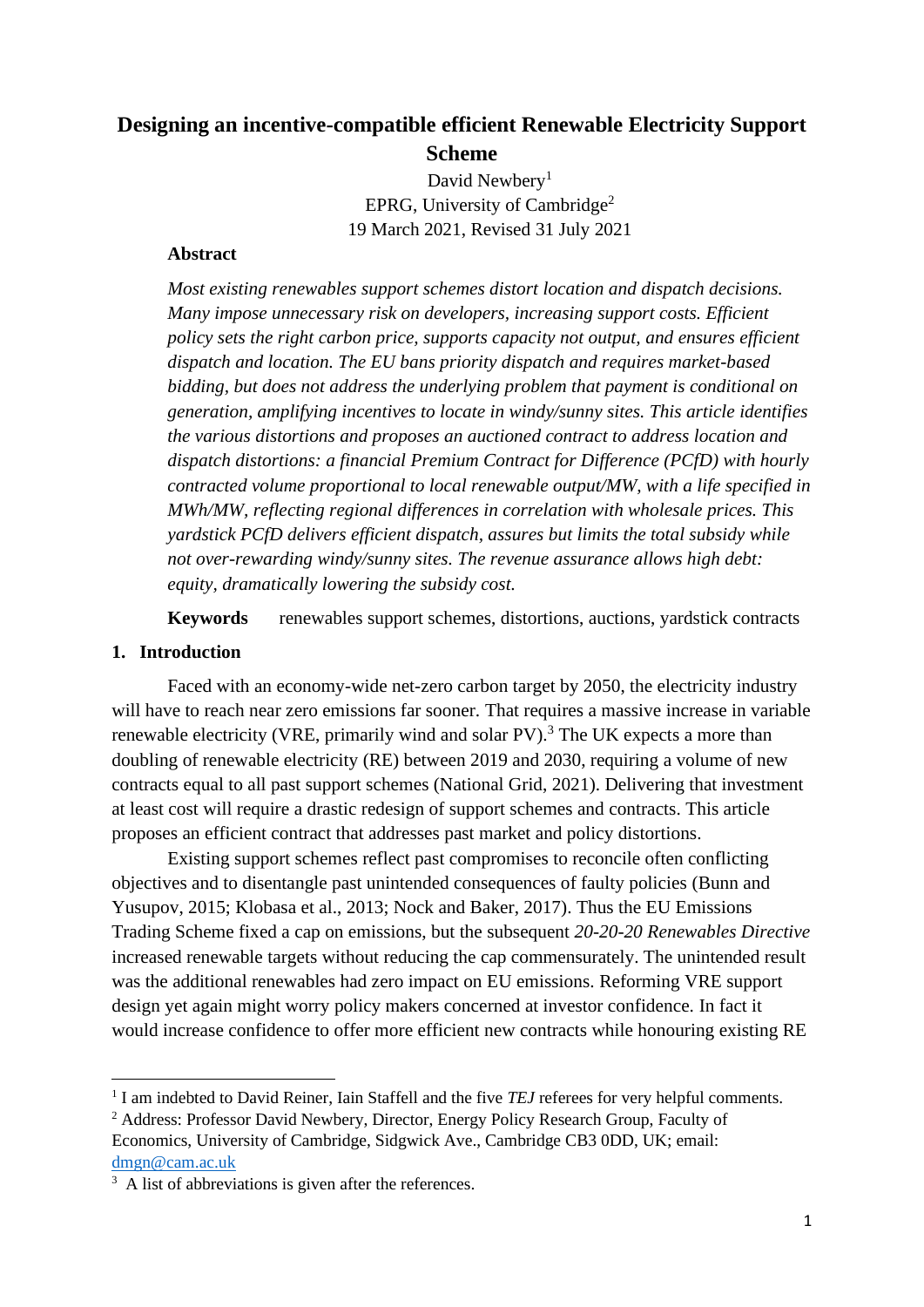contracts. Efficient policies are more credible as there is no need to change them, reducing investor risk and increasing their willingness to invest.

There has been a tension between accelerating investment in RE and providing unnecessarily generous payments that risk excessive public cost. Price support schemes like Feed-in-Tariffs (FiTs) that set the price and allow all entrants to claim these FiTs have often led to excessive public cost and rapid closure, or in some cases to retrospective withdrawal (e.g. in Spain, see CEER, 2018). Quantity-based schemes, such as green certificates, can place excessive risk on developers, leading either to under-delivery or over-compensation (Finon, 2006). The solution is simple but took surprisingly long to rediscover, given that the first UK RE support schemes in the 1990s involved auctions (Mitchell, 2000). Well-designed auctions can dramatically reduce the cost of procuring RE compared to administratively fixing the strike price. Newbery (2016a) showed that the first GB auction after the 2011 *Energy Act* dramatically reduced contract prices, while successive auctions for off-shore wind in the North Sea more than halved prices (Grubb and Newbery, 2018; CEER, 2020). The auction can either fix the volume or the funds available to deliver the least cost solution that meets the capacity target or fits the budget.

This article proposes an efficient contract that can be auctioned to deliver least cost decarbonisation while maintaining control over the amount of support. BEIS (2021) provides comments to a consultation on current GB Renewable Electricity Support Schemes (RESS), which identifies some of the key issues to address. The *Clean Energy Package* requirements provide good principles to guide the design of RESS, but avoids drawing out the design implications. It stresses the role of markets, but that requires policy makers to identify and address the market failures facing decarbonisation. The next section identifies the market failures that justify intervention, Section 3 sets out the criteria for efficient support schemes. Section 4 lists the types of support schemes, briefly reviews the relevant literature and provides evidence on their prevalence. Section 5 identifies the distortions of existing schemes to highlight the ways in which they can be overcome. Section 6 then proposes a contract design that avoids these distortions and addresses the market failures. Section 7 concludes.

#### **2. Market failures justifying renewables support**

The two main arguments for supporting VRE are that their deployment drives down future costs (their learning benefit) and they face risks (particularly policy and market redesign risks) that are hard to hedge with existing futures and contract markets. Future investment in flexible fossil back-up generation and storage also face increased future risks that will also require careful market design and contracts but that is left to be dealt with elsewhere. Competing fossil investment will be over-subsidized unless it faces the right carbon price. World Bank (2019) argued that the 2020 Paris target-consistent price was at least US\$40–80/tCO2. At least in the EU and UK, carbon prices facing electricity were over  $\epsilon$ 50 (\$60)/tonne by June 2021, within this range. Most other countries impose far lower carbon prices. If it is politically difficult to raise carbon prices, then a second-best policy might be to subsidize all technologies (and notably VRE) in proportion to the carbon they abate (Newbery, 2018a).

The learning externality depends on the cumulative installed capacity, not current output, of VRE. The learning benefit derives from R&D, design and production economies of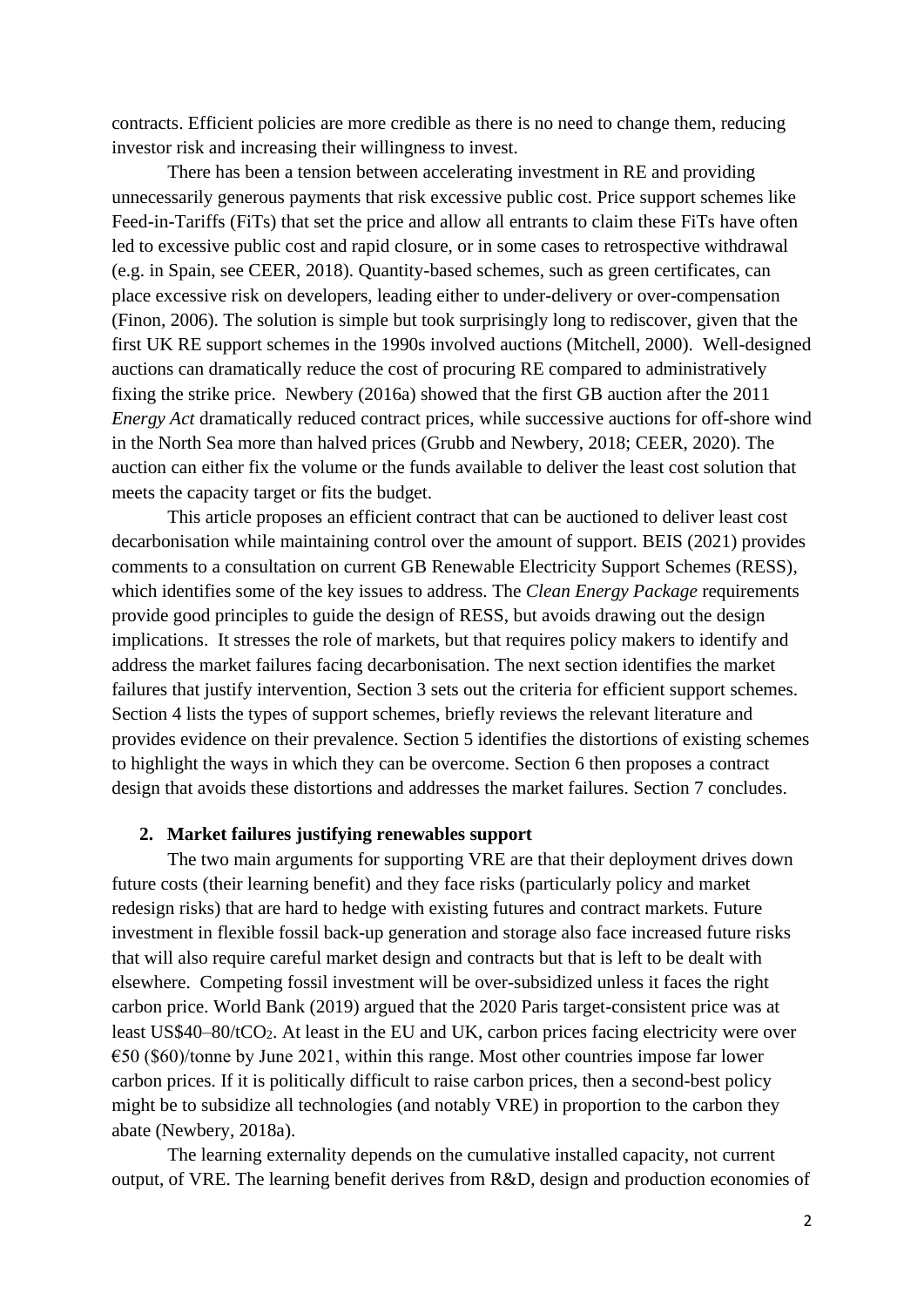scale, all driven by demand for deployment, and not from the output the technology produces once installed. 4 (Investors will demand reliable and suitably durable plant, provided they face undistorted price signals.) Thus for each doubling of installation of solar PV units, future unit costs fall by about 20%, and have done for 40 years (ITRPV, 2016; Frauenhofer, 2016; Rubin et al., 2015). Similarly, doubling on-shore wind farm capacity appears to lower future unit costs by 12% (IRENA, 2019). Andor and Voss (2016), drawing on Newbery (2012), demonstrate that if the only externality facing renewables is a learning spill-over, there is no case for subsidizing output. Similarly, Özdemir et al. (2020) find that capacity, not output, support is the least-cost route to future RE output and carbon targets.

Previous EU policy has specified target shares of renewable energy for each Member State. That encouraged inefficient output support (Meus et al., 2021), without questioning the underlying reasons for intervention. Fortunately, the EU *Clean Energy Package* has dropped the Member State RE requirement, emphasising instead decarbonisation at "the lowest possible cost to consumers and taxpayers" using "(M)arket-based mechanisms, such as tendering procedures" (Directive (EU) 2018/2001 §19). As such the barrier to directing support on the source of the learning externality, installation rather than output, has now been removed.

The second market/policy failure in an industry prone to unpredictable policy interventions is missing futures and insurance markets (Newbery, 2016b). Without suitable long-term risk hedging contracts, investors face risky future revenues that significantly impact the cost of capital. Newbery (2016a, p1325) showed that replacing Renewable Obligation Certificates that paid a market-determined premium on a volatile wholesale price by a guaranteed fixed price lowered the cost of capital by 3.3% real. The implied saving on projected generation investment of £75 billion up to 2020 (DECC, 2011) would be £2.5 billion per year by 2020, continuing for 15 years. CEER (2020) shows the remarkable improvements achieved by tendering in the EU in coverage and downward pressure on prices since their 2018 report.

There are also specific problems in determining the capacity credit of VRE and addressing potentially excess entry that might distort free unsubsidized VRE entry (Newbery, 2020). Such distortions can be simultaneously overcome by auctions for the efficient volume of entry.

#### **3. Criteria for efficient contract design**

Least system cost requires that new VRE is the right technology in the right location and is dispatched efficiently. Location decisions depend on both the form of support and locational signals delivered either through nodal pricing (LMP) or spatially varied network system charges, which will also have to be set correctly (as discussed below). If these locational signals were correct, and if all externalities were internalised in efficient prices and investors could hedge on adequate futures and insurance markets, then the market prices would guide efficient choices. Although these conditions do not hold, they are a useful reference for correcting market failures. The central problem of RESS design is to confront VRE with efficient market prices while at the same time providing the necessary subsidy (if

<sup>4</sup> quantified in Newbery (2018b; 2020a).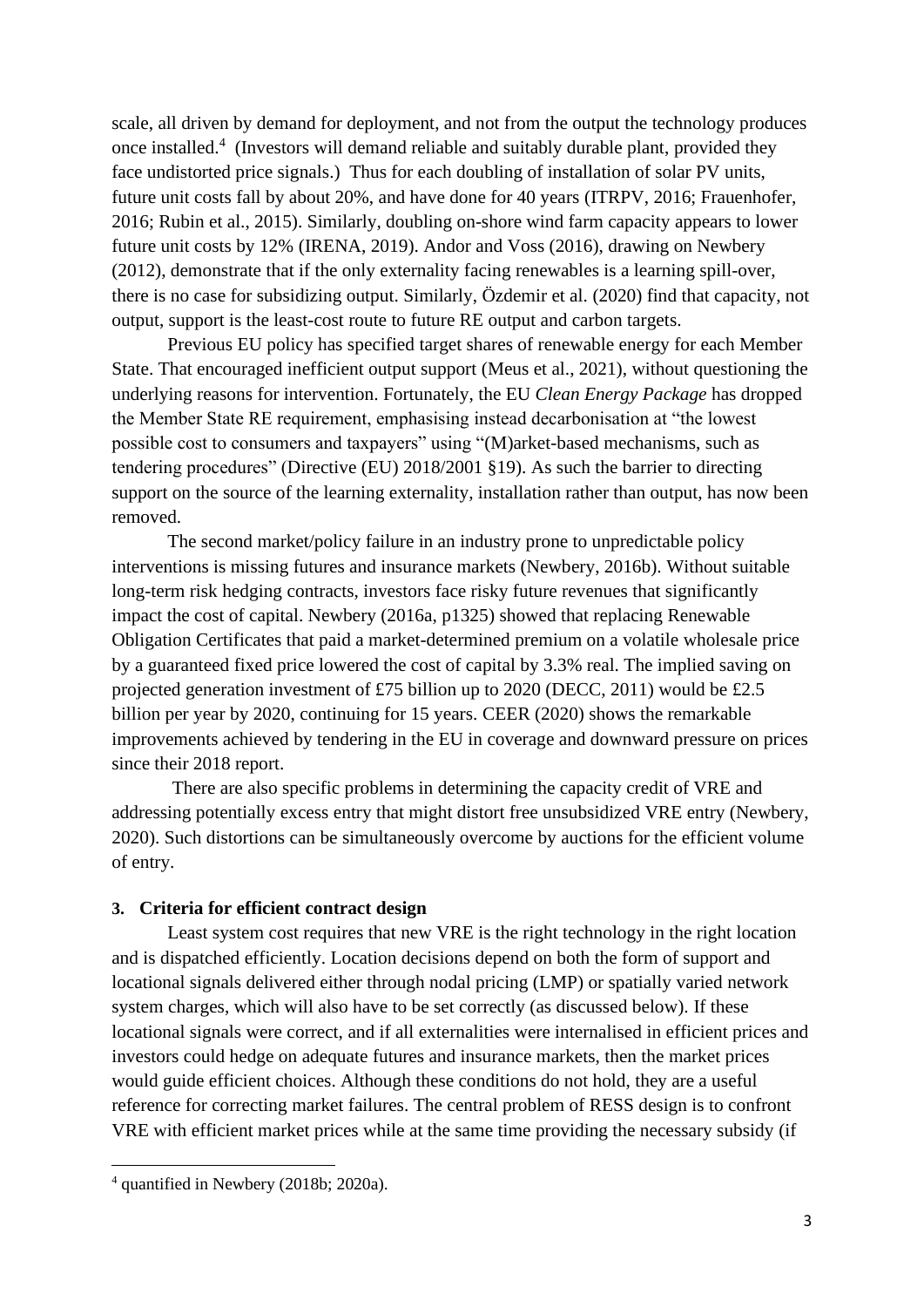any) to deliver the right volume of VRE and, more important, hedging future market price risk. VRE costs have fallen to the point in many countries (including GB) with adequate carbon prices that they appear to require no subsidy. However, the UK Government, in its Report *Enabling a High Renewables, Net Zero Electricity System: Call for Evidence; Government response* reported that "Most respondents felt there was not a viable route to market for renewable projects based principally on future wholesale market prices. Primarily, this was because the wholesale market is not deemed investable by investors due to future price risk, price volatility, the likelihood of more frequent occurrences of price cannibalisation, and the lack of mitigations to protect investors from these risks. …the current CfD design exacerbates the issues of price volatility and price cannibalisation. This is because projects are insulated from market signals and this becomes a barrier to the deployment of renewable projects without government support. … increasing exposure of renewable projects to market signals would add to the cost of financing renewable projects." (BEIS, 2021, pp8-9).

The policy maker will set the design format of the efficient contract to give the right signals to locate and operate and which reduces risk to lower the cost of capital. Once the contract has been designed, the required revenue can be determined by a well-designed sequence of auctions (see del Río, 2017 on lessons for good auction design). Auctions are the best way to deliver least cost procurement, with the added advantage of allowing control over the volumes of RE or cost of the RESS.

Operation or dispatch decisions require the operator to face and respond to the efficient spot and location price for electricity. Within a technology class (PV, wind) the right design choice depends on selling all its services (including ancillary services like ramping down) at their efficient value (Meus, 2021). Thus the choice of height, blade diameter and controllability of wind-turbines can be distorted by inefficient price signals, while the orientation of PV panels should maximise value, not output (Borenstein, 2005).

Different technologies justify different levels of support (as they have different learning rates). Auctions for different technologies can be run in parallel – in Britain more mature technologies like on-shore wind and solar PV are allocated a separate "pot" (of money) to off-shore wind. The most immature technologies like wave and tidal stream have their own pot. For auctions to work well, bidders need clarity on the future policies that may impact their contract value such as changes in Grid Codes or balancing rules. They need reliable predictions of (or comparable duration contracts for) differential locational use-ofnetwork charges over a reasonable fraction of the life of the investment, or at least 10 years.

The main future sources of renewable electricity are wind and solar PV. They have high capital costs but low running costs. Variable running costs for PV are zero, while for wind they are modest at  $\epsilon$ 5-12/MWh (BEIS, 2020c; NREL, 2018). It follows that the major cost of VRE is the cost of financing the investment – the weighted average cost of capital, WACC. The more predictable and certain are the costs and revenue streams after the final investment decision, the higher the share of debt: equity and the lower the WACC. That requires reducing risk efficiently, as the lack of sufficiently distant futures markets removes the option of hedging such risks on the market.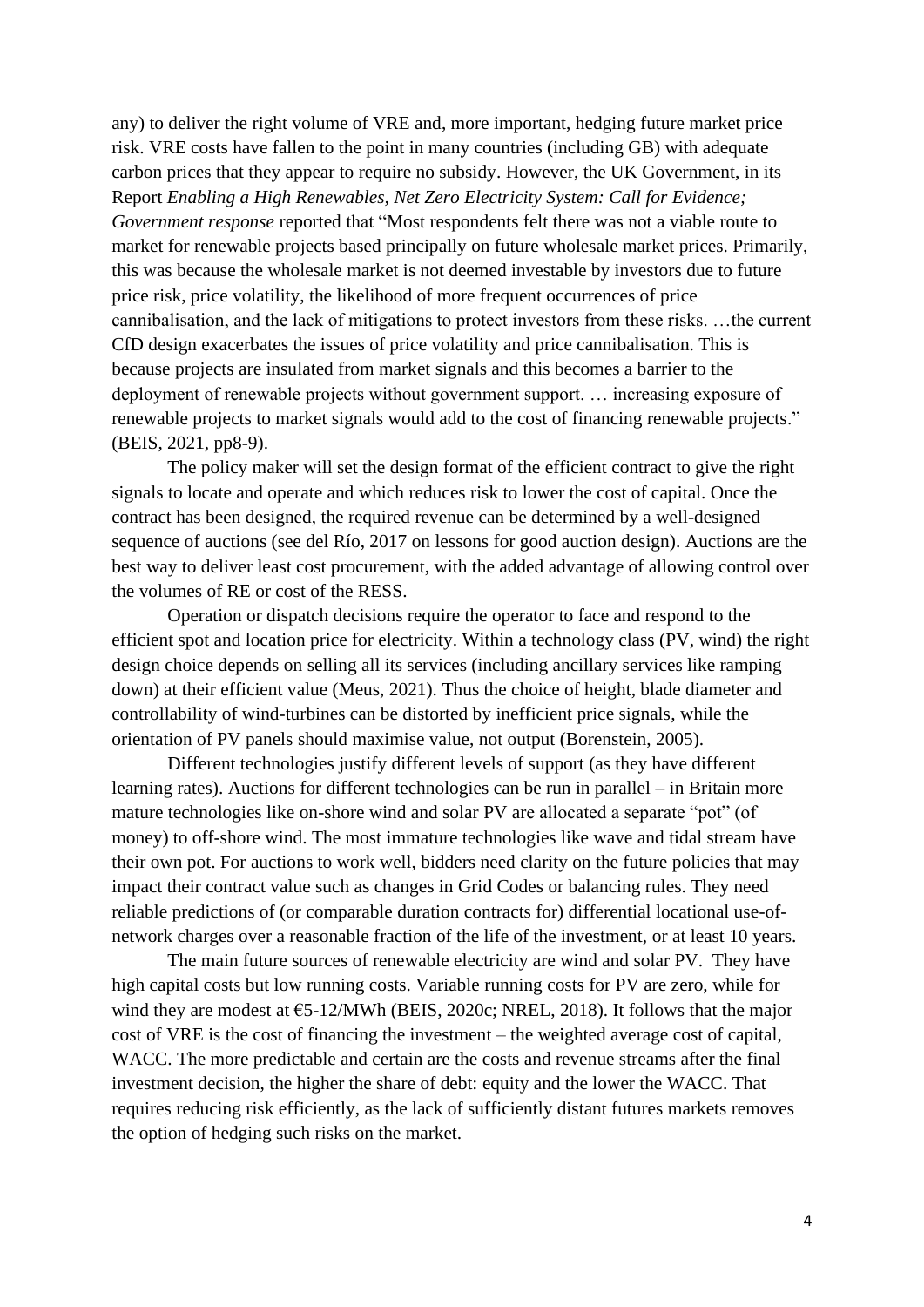#### **4. Types of support schemes and their limitations**

There is an extensive literature providing details on the various policies that have been implemented in different countries,<sup>5</sup> analyses of their impacts, and proposals for improvements. Meus et al. (2021) provides a useful summary of papers analysing different support schemes, and a comparison between leading forms of RESS. Neuhoff et al. (2018) argues that falling renewables costs argues for a reappraisal of their various merits and drawbacks. A few papers start by identifying the market failures in need of correction (Huntingdon et al., 2017; Barquin et al., 2017; Andor and Voss, 2016) but many measure success by their consistency with earlier EU volume targets. Ragowitz and Steinhilber (2014) measure the speed of meeting the targets as their measure of efficacy, which they contrast with efficiency, of achieving the target at least cost. Most government and EU reports concentrate on efficacy.

RESS can be price-based, quantity-based, investment-based, or capacity-based. Klobasa et al. (2013) distinguish five kinds of price-based RESS and one quantity-based or quota scheme, in which the government sets a specified share of renewables in final consumption, and RE producers are issued certificates per MWh injected (green or Renewable Obligation certificates, ROCs). Meus et al. (2021) widen this list to include investment-based and capacity-based subsidies.<sup>6</sup> Quantity-based schemes have a price determined by demand and supply of certificates, which may be capped by a penalty price, paid by retailers failing to meet their share, with the revenue recycled back to enhance the value of the certificates, as in the UK Renewable Obligation (RO) scheme. The certificate value is a premium on the market price. Meus et al. (2021) ignore quantity-based schemes but include support to investment (i.e. subsidies that lower the installed cost) and subsidies per MW of capacity.

Price-based schemes such as Feed-in Tariffs (FiTs) can pay a fixed price over the contract period, or it may vary by time-of-day and/or season. For VRE the payments are on metered output, often (until recently prohibited by the EU Commission) with priority access to the grid (and hence no need to find a buyer). Premium FiTs (PFiTs) or Feed-in Premium (FiP) schemes pay a premium on the market price. The premium may be fixed, or sliding, in which the premium makes up the difference between a reference price and a strike price, and again is paid on metered output. A sliding FiP may be a one-sided option as in Germany, or in the British CfD with FiT, a two-sided obligation, reducing the upside cost to consumers (Onifade, 2016). Producers need to sell output on the market or to an off-taker (usually under a Power Purchase Agreement).<sup>7</sup> Where ROs or green certificates are priced by demand from retailers, that demand share may follow a pre-announced rising level, or be increased if the

<sup>5</sup> The Council of European Energy Regulators, CEER, provides periodic *Status Reviews* (of renewables support schemes) e.g. CEER (2018, 2021). The Congressional Research Service (2013) provides a detailed briefing on EU wind and solar electricity policies. See also the extensive references in Abrell et al., (2019). Ragwitz and Steinhilber (2012) provide a useful survey up to 2012. <sup>6</sup> The concept of subsidy used in this paper is broad. The annual CEER Reports (e.g. CEER, 2018; 2020) explains the concept in some detail.

<sup>&</sup>lt;sup>7</sup> Marketing costs might be  $\epsilon$ 3/MWh, while PPAs are at a discount to expected sales value.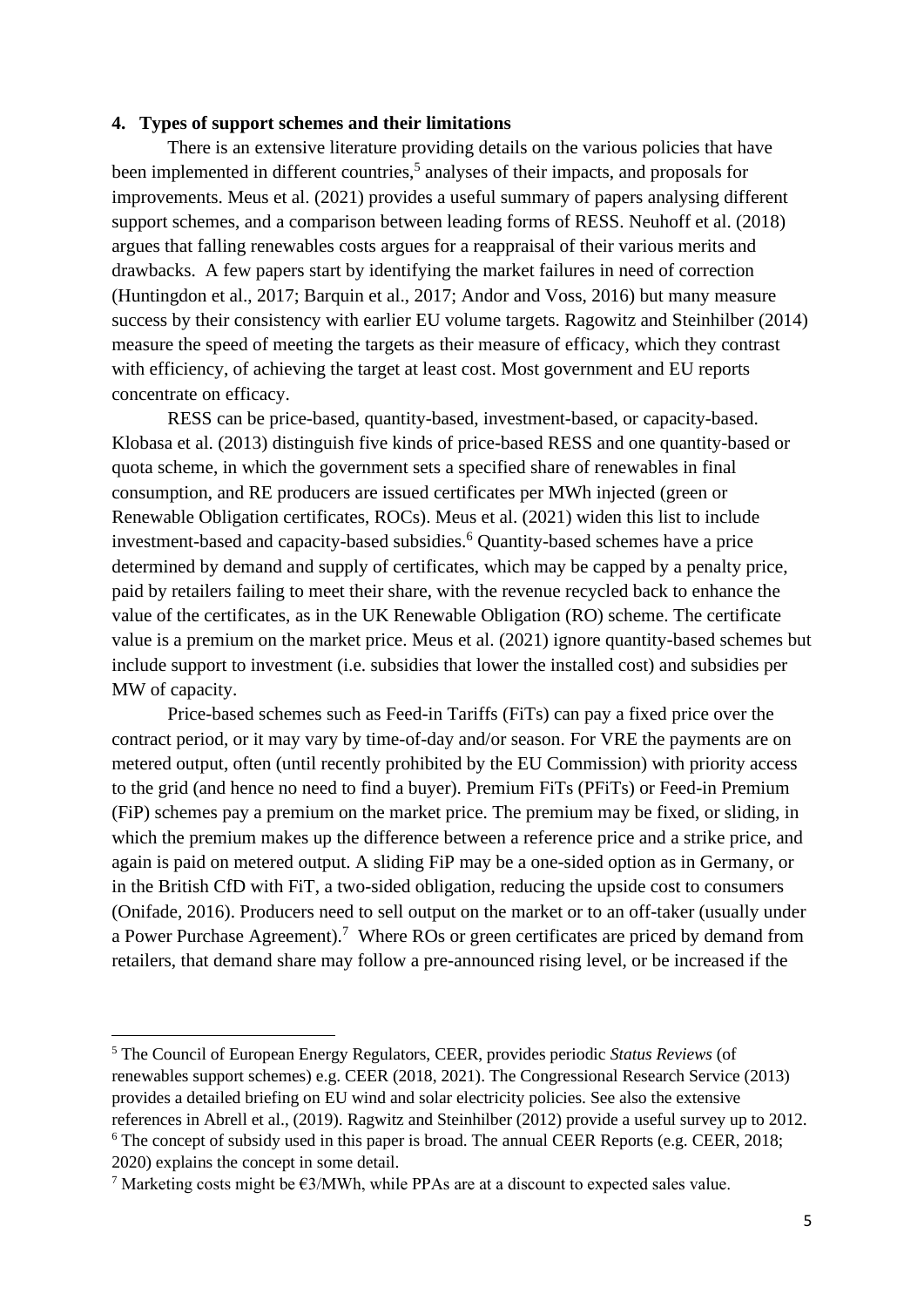certificate price falls below some level, or, and less predictably, if there is pressure to increase demand to reach renewables targets (Wyrobek et al., 2021).

Table 1 gives a break-down of the type and extent of different forms of RESS in the EU in 2013 from CEER (similarly detailed breakdowns do not appear in later CEER reports). Later reports (CEER, 2020) show an increase in FiPs from six CEER member countries in 2014 – 2015 to 17 in 2019. By 2019 19 CEER member countries had at least one FiT scheme in place and only five countries had Green Certificates, with the UK phasing out its scheme. However, as most RESS contracts last between 10-30 years, the data from 2013 still casts a long shadow.

| -----                     | - <i>.</i> .<br><b>RESS</b> | share total |         | share | Cost per   |
|---------------------------|-----------------------------|-------------|---------|-------|------------|
|                           |                             |             |         |       |            |
| Type of support           | costs ( $\notin$ m.)        | support     | GWh     | GWh   | <b>MWh</b> |
| Call for tender           | € 10.3                      | 0%          | 219     | 0%    | € 47       |
| <b>FIP</b>                | € 11,010.8                  | 31%         | 79,099  | 27%   | € 139      |
| <b>FIT</b>                | € 19,357.6                  | 54%         | 147,908 | 50%   | € 131      |
| <b>Green Certificates</b> | € 5,196.1                   | 15%         | 66,966  | 23%   | € 78       |
| Investment grant          | € 1.0                       | 0%          | 48      | $0\%$ | € 21       |
| total                     | € 35,575.7                  | 100%        | 294,240 |       | € 121      |
|                           |                             |             |         |       |            |

Table 1 EU support costs by type of support, 2013

Source: CEER (2015)

Note: limitations of coverage and details of measurement and weightings are given in the source. For support systems with FiTs, the level of subsidy is calculated by subtracting the average wholesale electricity price from the paid-out tariff.

Table 2 gives the breakdown for 2013 and 2019 by technology, showing the remarkable growth in off-shore wind and the fall in support costs for PV. (The rise in offshore wind costs reflects the massive entry of later countries with initially higher support levels.) CEER (2021, table 16) gives support costs for new installations in 2018 and their support prices for 2019. The data coverage is unfortunately very sparse, but for the small number of countries reporting, 70% of the installed PV capacity enjoyed support at less than  $\epsilon$ 50/MWh and for on-shore wind 50% of 2018 new capacity enjoyed support of less than  $\epsilon$ 21/MWh and 65% less than  $\epsilon$ 40/MWh.

Table 2 EU support costs by technology, 2013 and 2019

|                      | <b>RESS</b>          | share total |         | share | Cost  |
|----------------------|----------------------|-------------|---------|-------|-------|
| technology           | costs ( $\notin$ m.) | support     | GWh     | GWh   | €/MWh |
| PV 2013              | € 23,128             | 66%         | 72,352  | 25%   | € 320 |
| PV 2019              | € 43,254             | 57%         | 190,256 | 35%   | € 227 |
| Wind - onshore 2013  | € 9,993              | 28%         | 196,453 | 67%   | € 51  |
| Wind - onshore 2019  | € 13,917             | 12%         | 291,455 | 53%   | €48   |
| Wind - offshore 2013 | € 2,153              | 6%          | 25.434  | 9%    | € 85  |
| Wind - offshore 2019 | € 8,200              | 31%         | 67,882  | 12%   | € 121 |

Source: CEER (2021)

Note: See source for coverage and data limitations. The cost/MWh is the output-weighted support price by reporting country.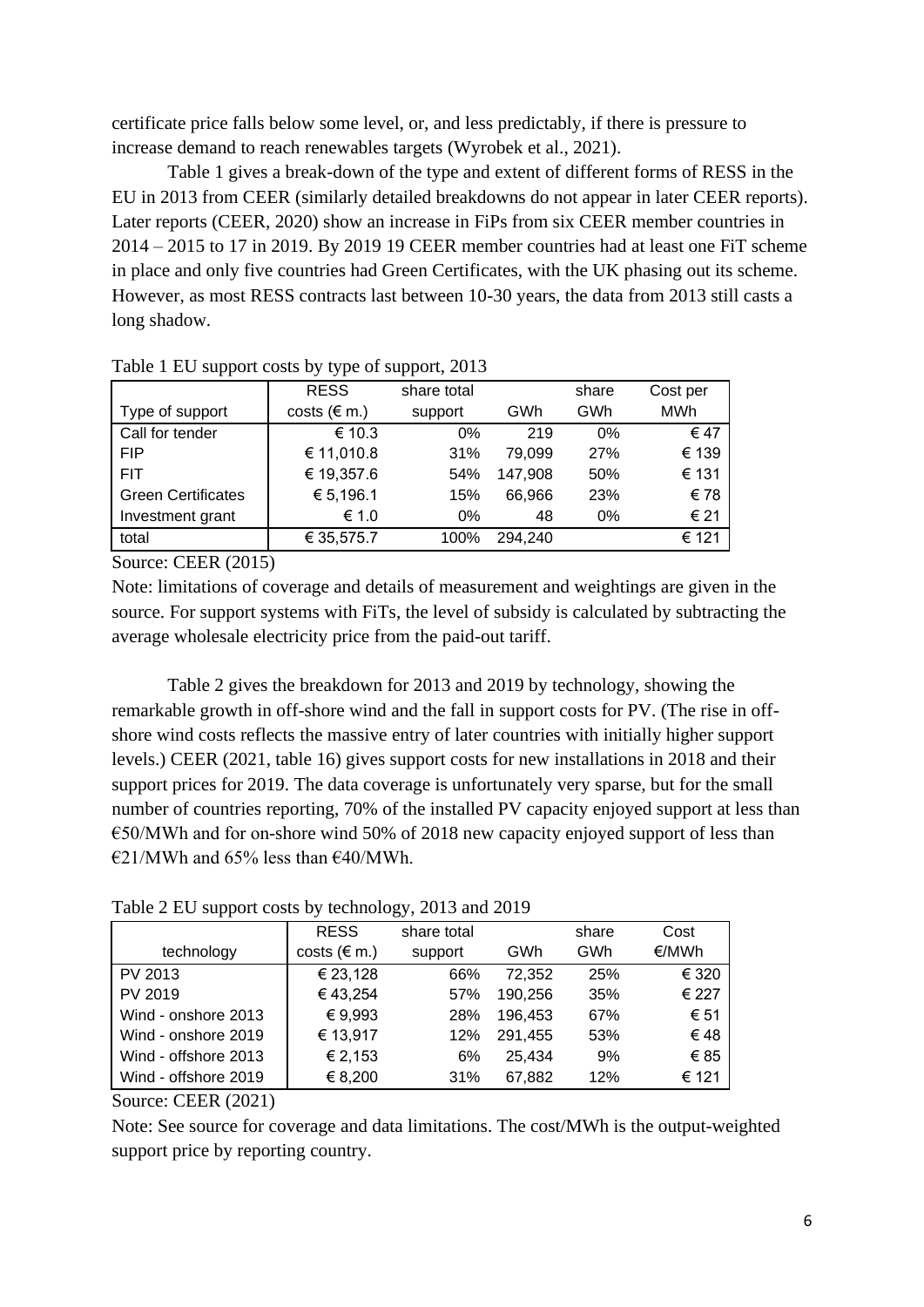Briefly, FiTs address the problem of excessive risk, but at the expense of insulating the producer from market signals. FiPs and Green certificates do signal market prices, but at the cost of higher risk. However, both suffer from the inefficiency caused by making subsidy contingent on delivery, distorting both location and operating decisions, as discussed in the next section.

Capacity-based schemes have, as Huntingdon et al. (2017, p479) noted, the advantage of paying on expected, not actual performance, making wholesale electricity market prices guide decisions, provided their RESS design is appropriate. Boute (2012) notes that the Russian RE capacity payment was contingent on reliable delivery and hence quite inappropriate for VRE. Investment subsidies may take the form of a possibly generous tax rebate or a straight subsidy as a fraction of the installation cost. Overgenerous tax breaks have been criticized for encouraging investment in cheap unreliable designs, notably in California (Cox et al., 1991) and India (Arora et al., 2010, §3.3). Poor subsidy design can lead to cheap but inefficient choices, as claimed to be the case in the Netherlands (Meus et al., 2021).

An efficient capacity subsidy would be an efficient fixed amount per MW of installed capacity, not as a fraction of the installation cost, but setting it at the right level is not simple.<sup>8</sup> Özdemir et al. (2020) compare capacity and energy subsidies against the now abandoned EU requirement to deliver a RE output target, showing that allowing sufficient time to reap learning benefits can reduce the costs of achieving even a (future) output target.

#### **5. Distortions caused by existing price and quantity support schemes**

Almost all existing price and quantity-based schemes create distortions because the subsidized or strike price determining the revenue (on average above the market price) is only paid if the VRE generates. Hence it is the subsidized strike price, not the market price, that guides location and dispatch decisions. The contrast with hedging instruments used for conventional generation is most clearly seen with the British Contract-for Difference (CfD) with FiT (*Energy Act 2013* at HoC, 2013).

A normal CfD specifies an amount, *M*, (MW), a strike price, *s*, and a reference market price, *p*. The generator receives (or pays, if negative) (*s - p*).*M* per hour (usually 24 hours, sometimes for 4-hr periods). As such the CfD is a purely financial contract that requires transfers between the parties regardless of whether the generator produces or not. The generator makes its output decision looking purely at avoidable costs and potential revenues. If it is uneconomic to produce, the spot price *p* must be below the avoidable cost, *c*. It must also be below the strike price *s* so the generator receives (*s - p*).*M* per hour. If the generator had to produce to receive its CfD payment it would receive the smaller amount (*s - c*).*M*. It thus avoids losing  $c - p$  per MWh. Generators with and without CfDs will all be dispatched efficiently, based on the merit order of avoidable cost.

Under the CfD with FiT in which the reference price is the spot price, the generator only receives the (above market) strike price if it generates, even though its avoidable cost may be higher than the market price, which may have been driven to very low or even

<sup>8</sup> The amount of subsidy depends on the range of beneficiaries considered – whether it is those in the country, the EU (mediated through targets) or the whole world (e.g. through participation in *Mission Innovation* – see<http://mission-innovation.net/>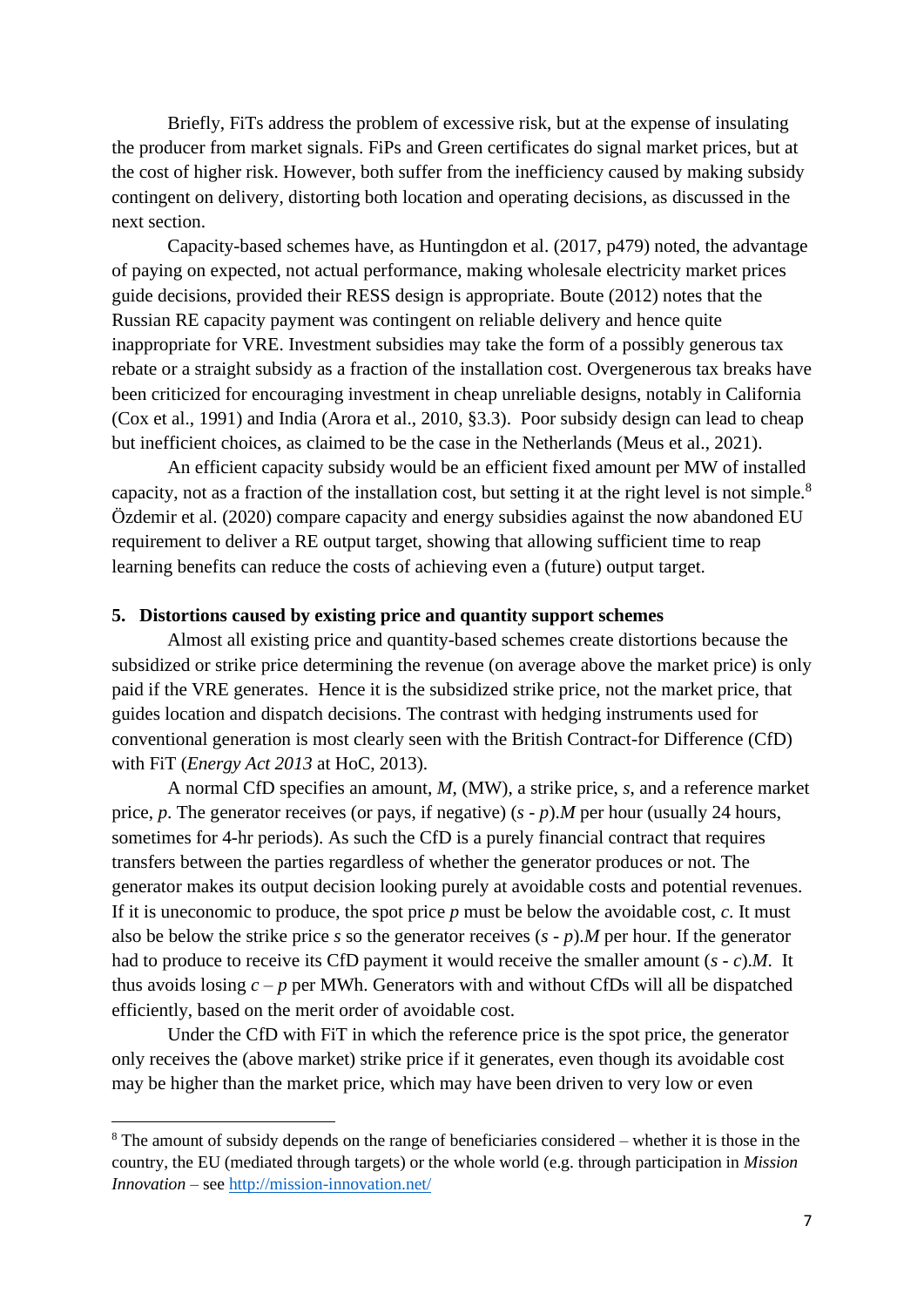negative levels to allow VRE to collect some subsidy. This could lead to an inefficient dispatch, exacerbated by priority dispatch. The inefficiency can be partly allayed by not allowing VRE to bid negative prices (in New Zealand the minimum acceptable VRE offer price is \$0.01/MWh). While the avoidable cost of PV is zero, the avoidable cost of wind is positive (perhaps  $\epsilon$ 5-10/MWh). The problem remains with a simple FiT that pays the strike price only if the VRE generator produces (or is available and is curtailed or constrained-off by the System Operator, in which case the generator is paid not to produce, normally at the strike price).

Unless generators make decisions based on market rather than strike prices they will also be subject to a number of distortionary incentives in the choice of technology. Good choices would adapt to local conditions and choose system-friendly designs that can offer ancillary services but at higher cost (Meus, 2021). They should choose sites uncorrelated with other VRE output to avoid producing at times of depressed prices (Elberg and Hagspiel, 2015; Grothe and Müsgens, 2013; Huntingdon et al.,  $2017$ ,  $9$  and would not over-favour high resource areas (discussed immediately below).

#### *5.1 Locational distortions*

Most VRE developers are offered a contract specified in years from commissioning, whether the contract is set administratively or auctioned, and whether it is a FiT, CfD with FiT, FiP or PFiT. As the contract strike price is above the average market price (or the premium is positive), there is an additional incentive to locate in high wind or sunny locations, rather than locations that deliver the VRE at least system cost (of the investment and transmission). A simple example illustrates the problem, set out in Newbery (2012, p79). Suppose there is a windy but distant location with on average 2,500 full operating hours per year and a less windy but central location (close to demand) with 2,000 full operating hours. Suppose the average wholesale price is  $\epsilon$ 40/MWh and the RESS provides a premium of  $E=40/MWh$  on the market price (or the FiT has a strike price of  $E=80/MWh$ ). Suppose also that the extra transmission costs of the windy compared to the central location are  $\epsilon$ 25,000/MWyr (or equivalently that the annual average discount on the nodal price compared to the centre is this amount). The *net economic* value of the electricity produced at the windy location is  $\epsilon$ 40/MWh x 2,500 hrs -  $\epsilon$ 25,000/MWyr =  $\epsilon$ 75,000/MWyr and of the central location is  $\epsilon$ 40 x  $2,000 = \text{\textsterling}80,000/\text{MWyr}$ . From a system cost perspective it is better to locate centrally.

Under the RESS, however, the windy location will earn net revenue of  $\epsilon$ 80 x 2,500 - $\text{\textsterling}25,000/MWyr = \text{\textsterling}175,000/MWyr$  and the central location will earn  $\text{\textsterling}80 \times 2,000$  =  $€160,000/MWyr$ , an advantage of  $€15,000/MWyr$ . The developer will prefer the windy location, leading to an inefficient location decision. (See also Huntingdon et al., 2017, §2.)

Figure 1 illustrates this for GB. It shows the excess Renewable Obligation Certificates (ROC) amounts paid to wind farms with a higher rolling capacity factor (RCF) than 25%, on the assumption that such a wind farm would just break even with a ROC price of £50/MWh paid (in addition to the wholesale electricity price) for 15 years, that is for 25% x 8,760 x 15 = 32,850 hours. The "excess subsidy" is then this ROC value of £50/MWh for the RCF *less* the marginal 25% needed to induce entry. The amount is shown per kW of capacity per year

<sup>&</sup>lt;sup>9</sup> E.g. by angling solar PV panels to maximize value not insolation.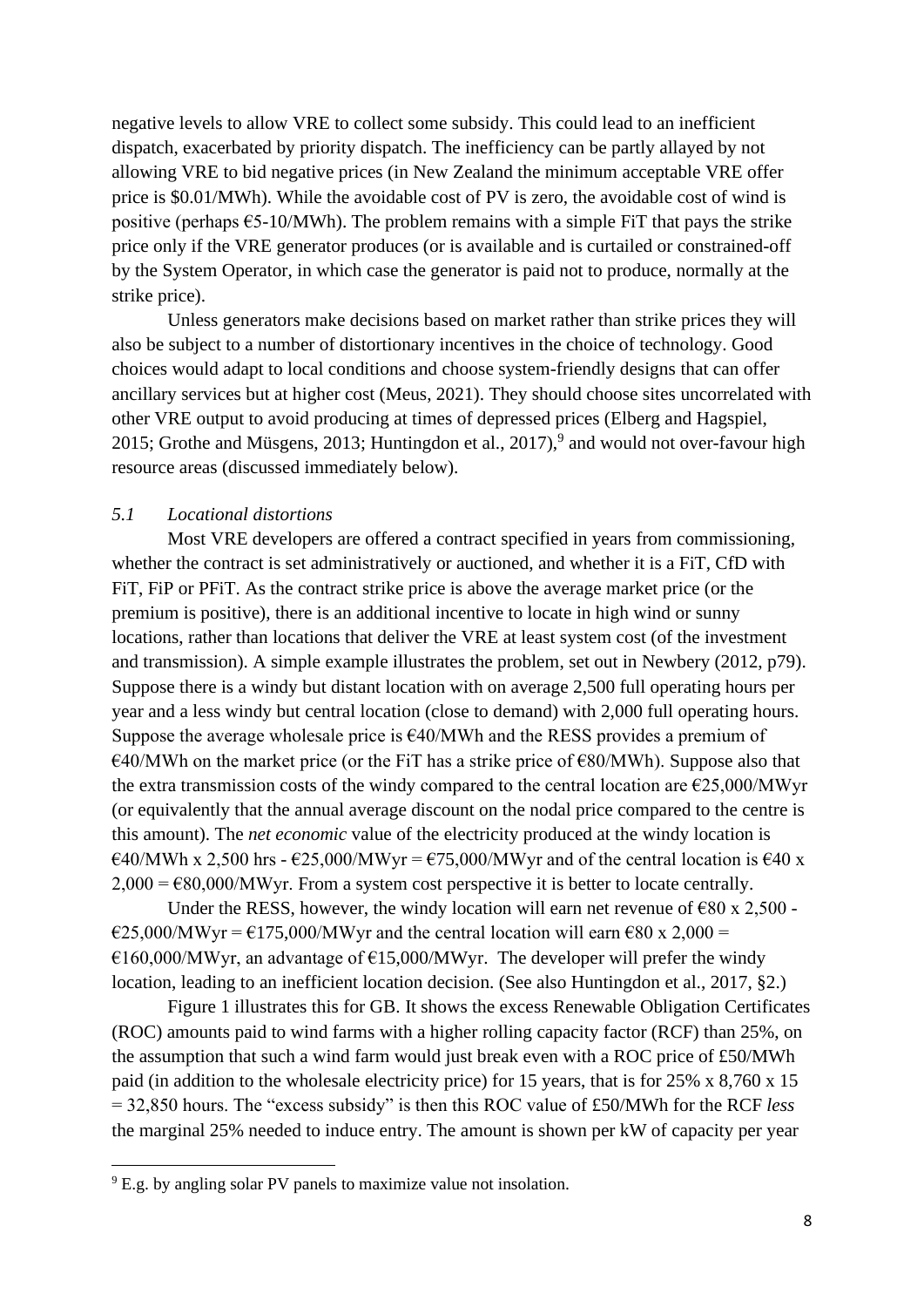before and after deducting the latest transmission charges ( $2021/22$  year).<sup>10</sup> The ROC excess subsidy before transmission charges are the diamonds, those after as the continuous line.



Subsidy rates of recently ROC-supported GB wind farms

Figure 1 Subsidy rates and cumulative excess subsidy paid at ROC price of £50/MWh, England 2015-20 and Scotland 2016-20. Sources: Renewable Energy Foundation at<https://www.ref.org.uk/generators/index.php> , National Grid ESO (2021)

The total excess subsidy (*not* the total ROC subsidy) paid to each wind farm is then the excess ROC payment times the capacity for 15 years, and the cumulative excess subsidy is the sum of all the wind farms for which the ROC payment is sufficient to cover the transmission charges (so only up to the vertical cut-off line). The assumption here is that this excess is inframarginal rent that could be avoided with a better contract. Some wind farms that have more than 25% RCF become uneconomic because of the high transmission charge, but might be happy to enter and earn the wholesale price with the ROC – here they are assumed not to enter. Transmission charges are clearly important, in some cases driving revenue below the assumed entry cost, but in some other cases the transmission charges are negative (that is, generation is paid if generating in winter peak periods). While transmission charges have a considerable impact on net revenues they not enough to counterbalance the advantage of windy locations.

If the RO payment had been made for a fixed number of full operating hours (e.g. for the 32,850 hours of the assumed marginal wind farm above) and if it had been set in an

<sup>&</sup>lt;sup>10</sup> These are shown for wind farms of above 1.4 MW installed between 2015-20 in England and 2016-20 in Scotland (to give comparable numbers for each nation) for those with a rolling capacity factor of 25% and above. They are calculated as the rolling capacity factor less 25% (e.g. 30% - 25% = 5%) x 8,760 (hrs per year) x £50/MWh (average ROC value), divided by 1,000 (to translate to £/kWyr).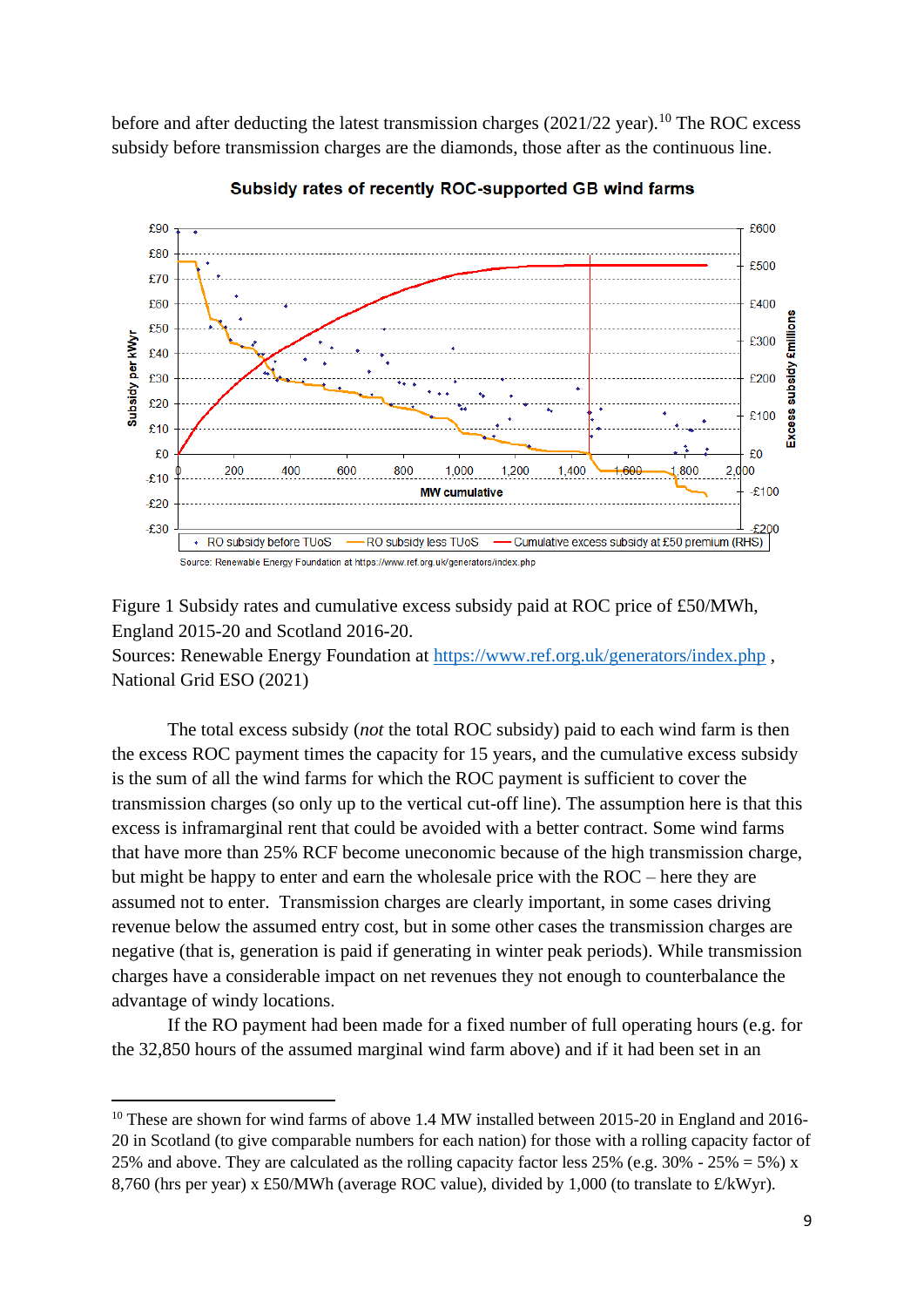auction with the assumed marginal wind farm setting the value at £50/MWh, then most of this excess would have been eliminated. The most subsidised wind farm in Figure 1 would have received its subsidy over 8.3 years instead of 15 years, which at a real discount rate of 8% would yield a 26% higher present value than the marginal entrant (at 3% the increase would be only 10%).

While it is desirable to restrict the total subsidy paid, it is also desirable to signal that VRE should locate where its correlation with system-VRE is lower, and this will need to be taken into account below when dealing with hedging risk.

#### 5.1.1. *Transmission pricing, transmission constraints and re-dispatch*

Location choices are also guided by spatially varying connection and use-of-system charges as figure 1 showed. If these are not set efficiently, then all new entrants, not just VRE, may locate inefficiently. Practice varies widely within the EU and across the world. Locational Marginal Prices (LMP), as set out in the US Standard Market Design and implemented widely in the US, if set efficiently (and if market power is mitigated) are the gold standard. They are best suited to dispatch decisions, and need long-term transmission congestion contracts to provide good investment locational signals. LM pricing has been repeatedly ruled out in the EU, partly to encourage market depth and liquidity, and partly as the systems cost of change are deemed high compared to the benefits. Instead annual use-ofsystem charges need to be made location-specific as in GB (but rare in the EU). The range of annual charges for GB wind transmission charges ranged from -£7.5/kWyr to +£29.5/kWyr (a range of £37/kWyr, comparable to many of the excess subsidy rates shown in Figure 1).

Efficient locational decisions require long-term predictability of the annual network cost. In the past the GB TSO, National Grid, published zonal indicative charges assuming that all new entry would be conventional base-load plant displacing less efficient older plant. In the energy transition, different technologies will operate at different hours of the day and seasons of the year and impose differential location costs and values on the system. In National Grid ESO (2021) intermittent generation has part of its spatial grid charges proportional to the recent RCF. The TSO is best-placed to compute the likely future evolution of estimated hourly LMPs for VREs allowing for their hourly output profile in each zone. The annual averages then determine the long-term contract price, to be fixed on entry for a reasonable period (e.g. 15-25 years). The contract could be either firm (with compensation for non-availability of the network) or non-firm (but with a guaranteed minimum level of availability).<sup>11</sup> The right of delivery at that node would be transferable directly for the same technology, but with side payments to the TSO for different technologies. At present most transmission charges are set annually adding unnecessary risk, given that generators cannot relocate if charges change and TSOs receive risk-free regulated revenue. This long-term transmission contract has the advantage that future zonal contracts can be re-estimated in the light of future scenarios without having to worry about thwarting past expectations that guided now irreversible entry decisions.

<sup>&</sup>lt;sup>11</sup> As successfully introduced on GB distribution networks, see <https://www.ofgem.gov.uk/publications/flexible-plug-plays-successful-delivery-reward-application>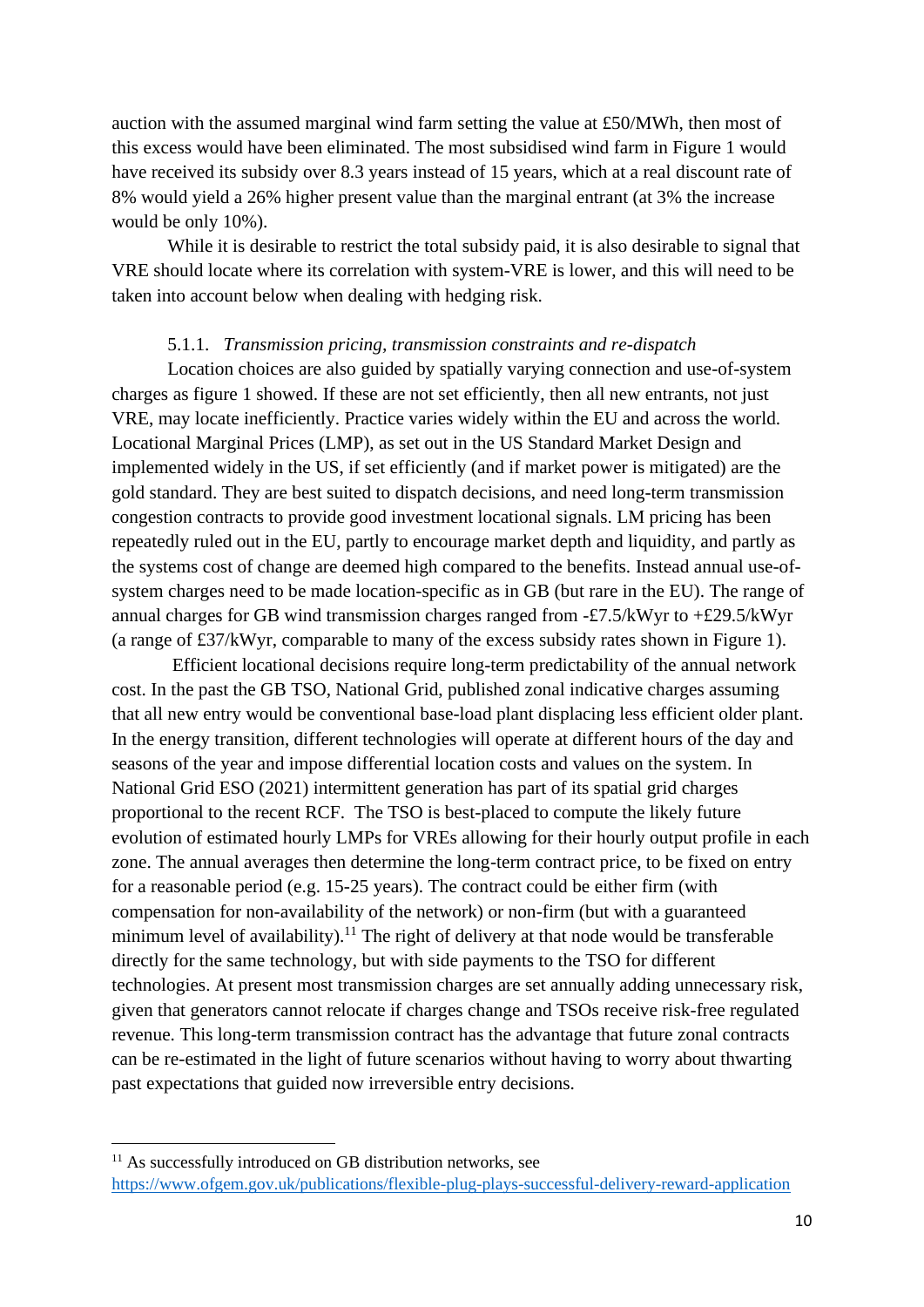As VRE has a high ratio of peak to average power, and as penetration increases, so transmission constraint management and system-wide curtailment will become necessary. Local transmission constraints require generation behind the constraint to reduce output (be constrained off) and to be replaced by increased generation elsewhere. System-wide curtailment is necessary when there is more VRE than the system can absorb while maintaining stability. In the island of Ireland in 2019 4% of VRE was constrained off and 3.7% was curtailed (Eirgrid, 2020). Curtailment is discussed in the next section. Transmission constraints are normally addressed in the balancing market. Generators indicate how much they will accept to be constrained down and replaced by other generators that indicate how much they need to be paid to increase output. Under the *Clean Energy Package* Regulation 2019/943 (Art 13.1), new controllable-down renewables are to be treated in the same way as conventional generation with suitable compensation for deviating from their planned production. Normal practice is to pay their lost profit, best indicated in a last-price balancing auction. For an unsubsidized generator if the market price is *p* and it bids its avoidable cost *c*, it would be paid its foregone profit *p - c* to reduce output. (If the constraint is predictable it may be tempted to bid below avoidable cost to increase profit, a ruse that competent market monitors should ban and detect.)

The problem with subsidized generation is that their lost profit may be distorted by the subsidy. If they only receive a subsidy if dispatched, and if the subsidy is *y* above the spot price, *p*, they may be willing to make a negative bid of  $-(y - c)$ , which can lead to an inefficient choice of units to constrain down (e.g. less flexible plant that is costly to close and re-start). An efficient support scheme will avoid this. One relatively simple solution is to prohibit VRE from negative bids while allowing conventional generation to make negative offers to avoid having to shut down and expensively re-start.

Potential entrants in congested areas can be offered non-firm connection offers until cost-effective reinforcement relaxes the export constraint. That removes the need to compensate those entrants, and provides a good signal to avoid locating where the network is weak and reinforcement costly (as under Regulation (EU) 2019/943 Art 13(7)).

#### *5.1.2 Curtailment*

In contrast to redispatch to deal with constraints, the extent of curtailment will depend on the size of the system (small islands will experience highly correlated VRE output that will be attenuated across Continental synchronised systems), its flexibility, size of interconnection and its storage capacity (MarEI, 2020). However, beyond some level of penetration the cost of avoiding curtailment will exceed its value, and curtailment will become necessary. VRE with efficient yardstick contracts should choose to self-curtail, as the market price should fall to the avoidable cost of the only remaining generation capable of reducing output (VRE, as all other units are at their minimum levels to ensure system stability). The efficient yardstick contract also ensures that the financial penalty for curtailment is just the present value of enjoying future support *less* the present support (hence small).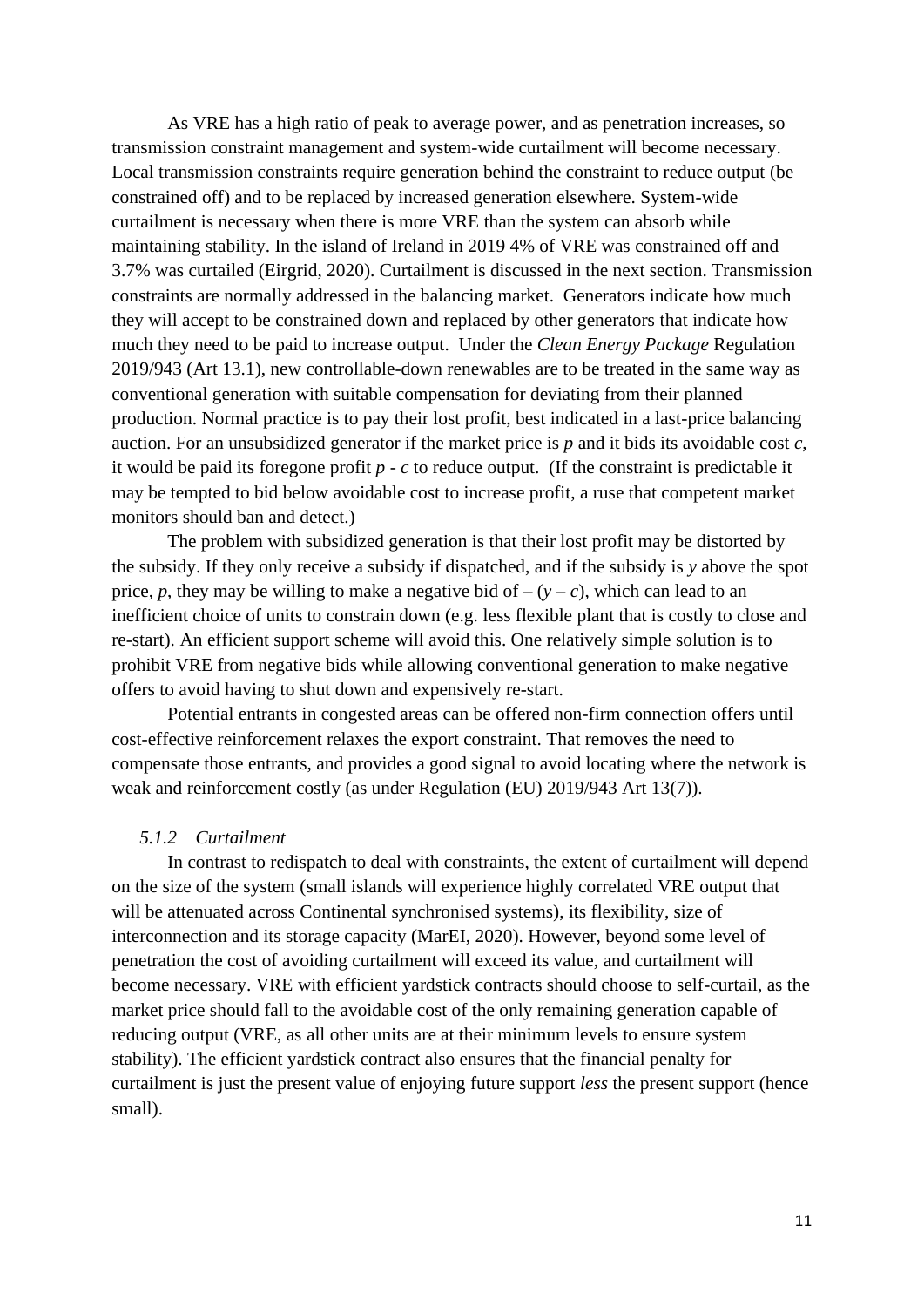#### 5.2. *Excessive costs from unhedgable risk*

The European Commission has been enthusiastic about PFiTs rather than FiTs as "they oblige renewable energy producers to find a seller for their production on the market and make sure that market signals reach the renewable energy operators through varying degrees of market exposure" (EC, 2013, 3.1.3). As noted above, by 2019 19 CEER countries had adopted FiPs. Later the EC recognised that a sliding FIP has "the disadvantage of partly shielding the beneficiary from price signals, but from the investor perspective this may be precisely what allows the investment to take place at a reasonable cost of capital." Neuhoff et al. (2017) point out that the normal sliding FiP is a one-sided option, allowing the generator to be paid the strike price if the market price is below the strike price, but paying the market price if above. This one-sided option has an additional uncertain value which risks overcompensating RE, and is better replaced by the UK CfD with FiT that is a two-sided.

The key lesson from the PFiTs, and especially under the UK RO scheme, compared with FiTs was that the WACC needed to persuade entrants was considerably higher (May and Neuhoff, 2021), perhaps 3.3% real higher (Newbery, 2016). The uncertainty can be broken down into two parts, exposure to market price risk, which is common to all generators (at least, if they are not vertically integrated into retailing), and risk about the future level of subsidies. The value of ROCs and green certificates depend on future demand and supply, and are hard to predict (and might even be cancelled as happened in Spain, or rendered valueless if the market is flooded or the obligation on retailers removed). Figure 2 shows the variability of the two elements for a particular period that experienced a sharp rise in annual wholesale prices. The variability of the ROC price is lower than the wholesale price as they are underwritten to some extent by a pre-announced expanding demand in line with forecast VRE supply.



#### **UK ROC, EUA, and electricity prices**

Figure 2 UK wholesale prices (RPD) and the Renewable Obligation Certificate (ROC) prices Source: UKRPD and Ofgem

This double jeopardy explains why the UK replaced the RO scheme with CfDs with FiTs. The risk arising from the variability of the RO price of the premium can be addressed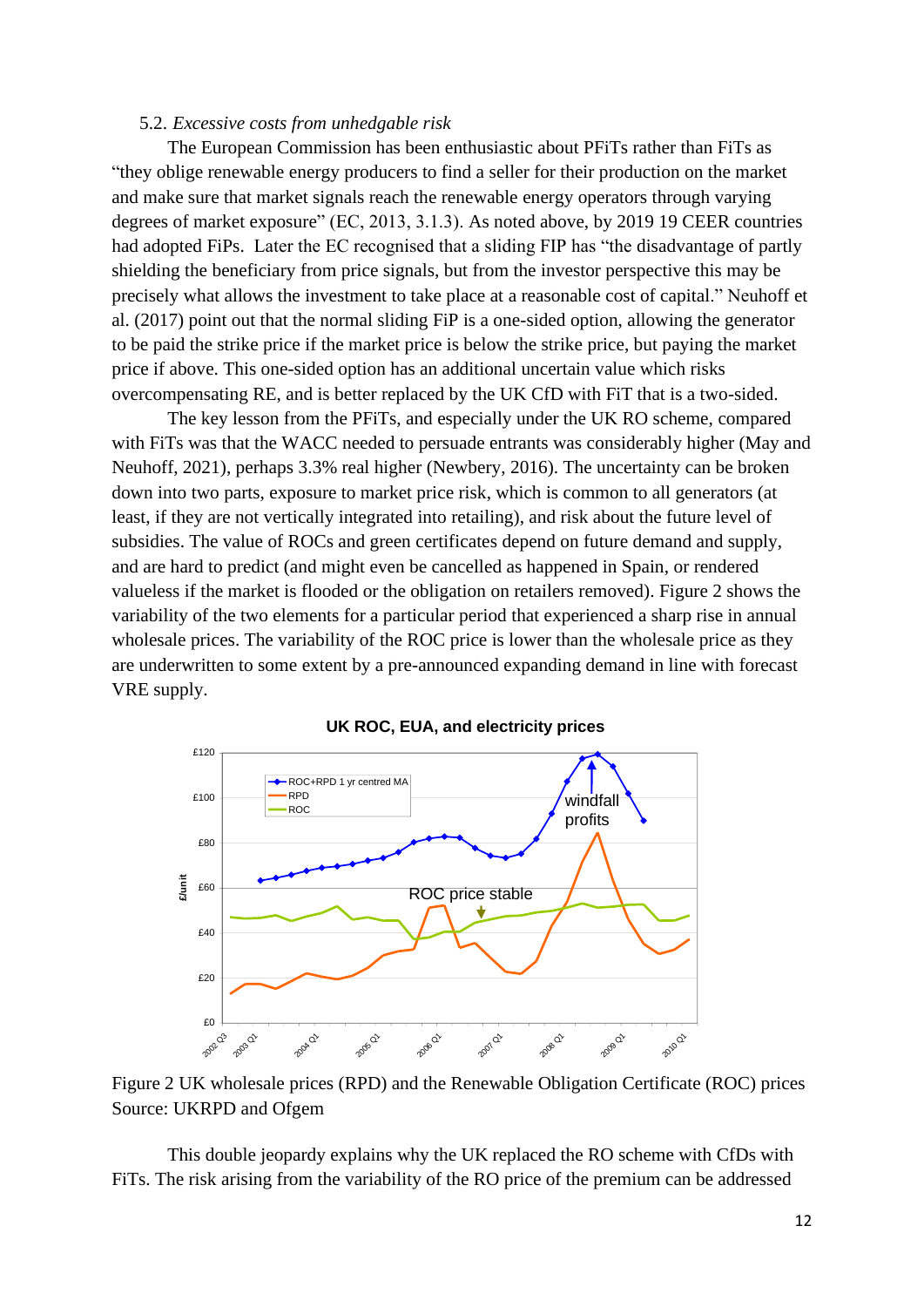by fixing the premium, which is problematic if the premium is administratively set and slow to adapt to changing market and cost conditions. Faced with the excessive payments as VRE costs fell, some countries (Germany) specified a rate of decrease of the premium (or in that case the strike price), but the simplest solution is to hold periodic auctions to determine the market clearing premium (or indeed strike price).

The normal argument for confronting all generators, conventional and VRE, with market risks is that it creates a so-called level playing field, placing risk upon those best able to manage it (through, in particular, hedging arrangements or Power Purchase Agreements, PPAs). The counter-argument is that VRE faces rather different market risks than fossil generation. In markets with a modest share of VRE, fossil generators set the market-clearing price most of the time. They are naturally hedged as wholesale prices follow fuel prices (Roques et al., 2008), while zero-carbon generation will be exposed to the very considerable fuel price risk. Figure 3 shows UK forward prices for electricity, gas and coal costs (including the EU carbon price) in lock-step for delivery in 2010 over the period in which forward markets quoted prices for annual 2010 contracts (again the period is chosen to include the price spike in 2009). The fossil generation profit (difference between electricity forward price and forward fuel cost) is considerably more stable than the forward electricity price that is the major determinant of VRE contracted profit.

Arguably, VRE producers could also hedge in the fuel markets, but only for a limited future period, although they can (and do) sell under a long-term contract to an integrated utility better placed to hedge (including a hedge against lower prices caused by high VRE penetration).



Figure 3 Forward prices for UK base-load 2010 contracts Source: Bloomberg

So why not offer conventional CfDs to VRE in the RESS with contracted output *M* set equal to the  $\theta K$ , where K is its capacity, and  $\theta$  is its capacity factor (i.e. the fraction of its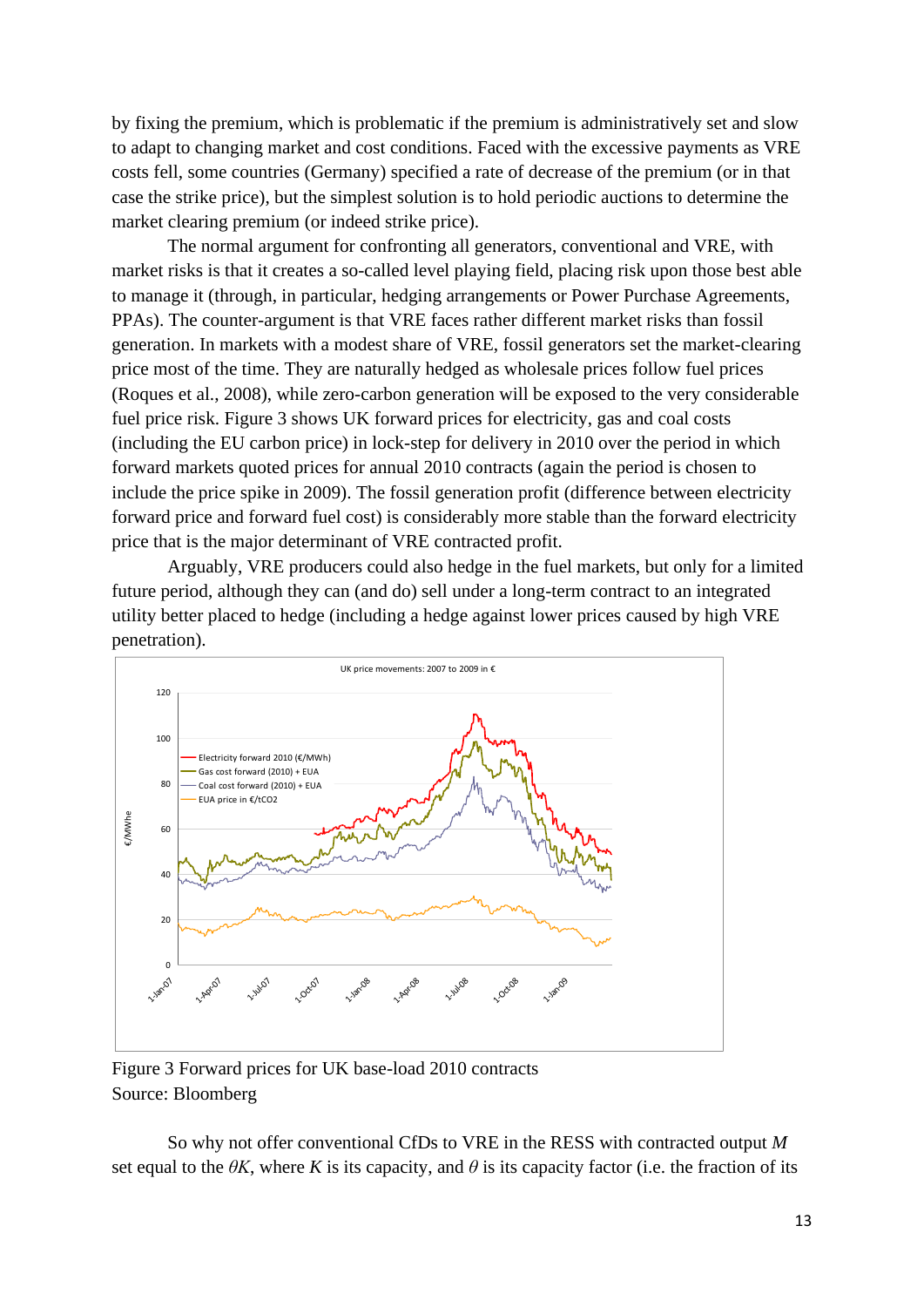average output to that if it delivered *K* MWh each hour)? With a purely financial CfD, generators would choose not to generate if the market price falls below avoidable cost. If the wind or sun were strong, it would only be partly compensated, and would sell the surplus at the market price (likely depressed by high wind and/or sun). In addition, VRE cannot choose to generate its contracted amount if the resource (wind or sun) is not sufficiently strong, and under a conventional CfD the VRE would be liable to lose  $(s - p)M$  or even, if *p* is high, to pay  $(p - s)$ .*M*. That is the obvious reason why the CfD is on metered, not contracted, output.

The reference price *p* could be subject to an upper bound, effectively a one-sided CfD like the Reliability Option used in some capacity markets. The VRE remains exposed when its output is below the contracted amount, even if the exposure is limited by the cap, while selling any surplus is likely to be at below average prices as the surplus depresses prices. Unless prevented, the VRE will still be willing to offer to generate at any spot price above *c -*  $(s - p)$ , which could be quite large and negative. Again, this can be avoided by ensuring a minimum offer price and removing priority dispatch. Such modifications mitigate, but do not remove, the underlying distortion that the subsidy is contingent on delivery.

The only long-term hedging open to VRE is to sign a PPA with a fossil generator (or retailer), as they may value the hedge against the downward pressure on wholesale prices caused by massive VRE entry (amply demonstrated for Europe by Hirth, 2018). Bunn and Yusupov (2015) argue that this is a reason for retaining PFiTs (specifically the RO scheme) rather than moving to fixed strike prices, and that argument may have increasing force as the share of VRE begins to dominate price determination. After the 2011 market reform in Britain, the shift to fixing the strike price (or delinking it from major movements in the wholesale price) clearly lowered financing costs, as argued above (Newbery, 2016a).

#### 5.3. *Spatial variability*

Finally, VRE has not only temporal, but also spatial variability, which in turn has two dimensions. The first is that output per MW varies considerably spatially. To demonstrate the importance of this, the top part of Table 3 shows the average modelled wind capacity factors (CF) in various UK regions (defined by UKNUTS-2). 12

The last 10 years are averaged and can be compared with the average over 1980-2009 shown in the top row. The average is also expressed as a ratio to the UK total. (Thus the ratio for UKD1 averaged from 2010-19 is  $45.7\%/33.5\% = 136\%$  as shown.) The Standard Deviation (SD) shown is of the *annual* average regional CFs over the 10 yearly averages. Below that is the correlation coefficient  $(R^2)$  of the regional *hourly* CFs on the UK, computed by correlating the hourly CFs from 1980-2019 on that for the UK total. The correlation coefficients measure the extent to which the revenue earned in each region will be driven by the UK total wind, which in turn will, when curtailed, drive the efficient price to (or near)

 $12$  The data were downloaded from the source indicated and appear to be corrected (Staffell and Pfenniger, 2016) for known biases. The CFs would appear to be for a modern 2,000 MW turbine with a hub height of 80 m, which would deliver a higher CF than the existing wind fleet. Thus while the source gives the average UK CF over these 10 years as 33.5%, BEIS (2020a) gives the UK on-shore 10yr average as 26.4% or about 80% of that in Table 1 (SD 2% over the 10 years). However, the modelled regional variation should be similar to the actual regional variation.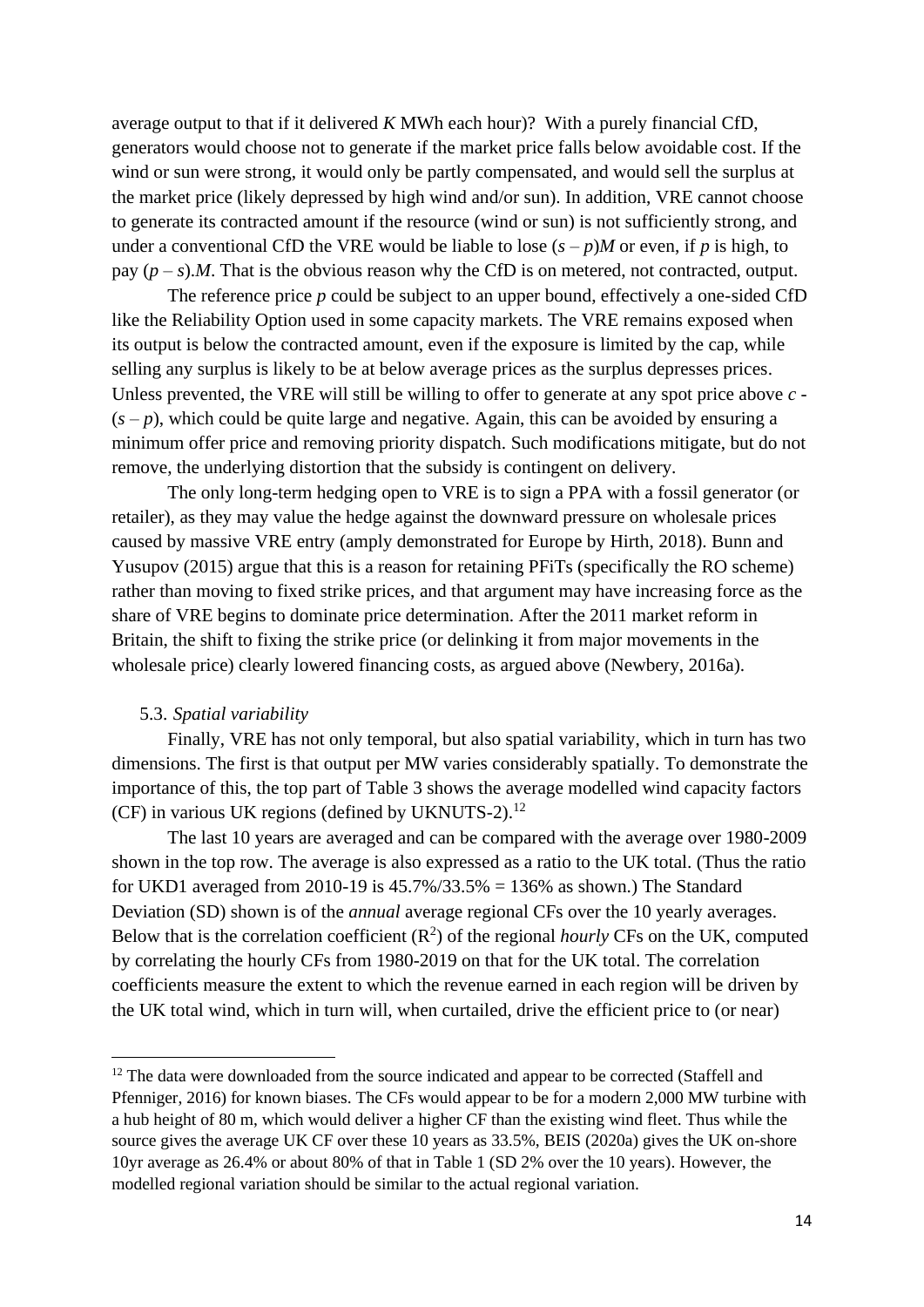zero. The implications of this can be very roughly estimated for the average wind year 2018, but projecting forward to the later 2020s. Allowing for exports when the Continent is not saturated, it is possible to make a rough estimate of curtailed wind in that year as explained in Newbery (2020b). The day-ahead prices for GB in 2018 are then adjusted by assigning a zero price to hours of projected wind curtailment and scaling up the remaining prices to give an average annual price of £56.90 (\$79)/MWh for all hours. (This is the BEIS 2020b baseline forecast average wholesale electricity price for 2025. Neither the choice of year for prices nor scaling has much impact on the results.)

| year               | UKD1   | UKF3   | UKG3*    | UKH <sub>2</sub> * | UKJ2     | UKK3  | UKM2  | <b>UKNO</b> | UK    |
|--------------------|--------|--------|----------|--------------------|----------|-------|-------|-------------|-------|
| 1980-2009          | 47.7%  | 44.7%  | 17.2%    | 24.3%              | 24.4%    | 40.8% | 26.2% | 32.2%       | 34.9% |
| 2010               | 38.8%  | 39.2%  | 13.2%    | 19.9%              | 21.1%    | 35.2% | 20.8% | 25.2%       | 29.0% |
| 2011               | 47.2%  | 45.2%  | 17.4%    | 24.6%              | 24.3%    | 41.1% | 26.0% | 32.5%       | 35.1% |
| 2012               | 44.6%  | 43.3%  | 16.0%    | 23.4%              | 23.8%    | 39.8% | 23.6% | 29.4%       | 32.7% |
| 2013               | 47.6%  | 44.2%  | 16.8%    | 23.8%              | 24.3%    | 41.0% | 26.9% | 31.9%       | 34.8% |
| 2014               | 46.1%  | 43.7%  | 16.9%    | 23.8%              | 23.5%    | 39.4% | 24.8% | 29.6%       | 33.6% |
| 2015               | 49.1%  | 46.2%  | 19.0%    | 26.9%              | 27.0%    | 44.1% | 28.9% | 33.9%       | 37.0% |
| 2016               | 43.9%  | 41.6%  | 15.1%    | 22.6%              | 23.5%    | 38.7% | 23.5% | 29.0%       | 32.0% |
| 2017               | 48.1%  | 45.2%  | 16.5%    | 23.7%              | 23.4%    | 40.8% | 26.3% | 30.9%       | 34.7% |
| 2018               | 45.5%  | 42.6%  | 16.0%    | 22.7%              | 23.0%    | 39.1% | 25.2% | 30.7%       | 33.3% |
| 2019               | 46.3%  | 42.9%  | 15.8%    | 23.2%              | 23.7%    | 41.0% | 24.6% | 29.9%       | 33.2% |
| avg 10-19          | 45.7%  | 43.4%  | 16.3%    | 23.5%              | 23.8%    | 40.0% | 25.1% | 30.3%       | 33.5% |
| as ratio           | 136%   | 129%   | 49%      | 70%                | 71%      | 119%  | 75%   | 90%         |       |
| SD yrly            | 2.9%   | 2.0%   | 1.5%     | 1.7%               | 1.4%     | 2.3%  | 2.2%  | 2.4%        | 2.2%  |
| $R^2$ CF on total  | 83%    | 72%    | 68%      | 62%                | 45%      | 39%   | 76%   | 63%         |       |
| sim. £'000/MWyr    | £224   | £85    | £108     | £112               | £183     | £190  | £116  | £119        | £99   |
| sim. £/MWh         | £56.3  | £56.1  | £56.1    | £56.2              | £55.8    | £56.3 | £56.9 | £56.7       | £56.3 |
| diff. £/MWh        | -£0.05 | -£0.26 | $-£0.18$ | -£0.04             | $-£0.55$ | £0.02 | £0.56 | £0.39       | £0.00 |
| $R^2$ Rev on total | 95%    | 90%    | 84%      | 82%                | 75%      | 75%   | 89%   | 86%         | 100%  |

Table 3 Regional annual average MERRA-2 modelled wind capacity factors, 2010-19

[https://www.renewables.ninja/country\\_downloads/GB/ninja\\_wind\\_country\\_GB\\_current\\_merra-2\\_nuts-](https://www.renewables.ninja/country_downloads/GB/ninja_wind_country_GB_current_merra-2_nuts-2_corrected.csv)[2\\_corrected.csv,](https://www.renewables.ninja/country_downloads/GB/ninja_wind_country_GB_current_merra-2_nuts-2_corrected.csv) D1: Cumbria; F3: Lincolnshire; G3: W Midlands\*; H2: Beds & Herts\*; J2: Surrey/Sussex; K3: Cornwall; M2: E Scotland; NO: N. Ireland; where \* indicates inland. See [https://ec.europa.eu/eurostat/statistics-](https://ec.europa.eu/eurostat/statistics-explained/images/2/27/NUTS_2_regions_in_the_European_Union_%28EU-27%29_and_statistical_regions_at_level_2_in_the_EFTA_and_candidate_countries.png)

explained/images/2/27/NUTS 2 regions in the European Union %28EU-[27%29\\_and\\_statistical\\_regions\\_at\\_level\\_2\\_in\\_the\\_EFTA\\_and\\_candidate\\_countries.png](https://ec.europa.eu/eurostat/statistics-explained/images/2/27/NUTS_2_regions_in_the_European_Union_%28EU-27%29_and_statistical_regions_at_level_2_in_the_EFTA_and_candidate_countries.png)

The results are shown in the lowest section of the table. The average revenue per year per MW of capacity shows substantial variation, from £85,000/MWyr in F3 (Lincolnshire, E coast) to £224,000/MWyr in Cumbria (NW England). The average revenue per MWh is shown in £/MWh, and in the line below, its deviation from the UK total wind revenue per MWh. It reveals that the revenue per full operating hour is remarkably stable (SD over all 40 NUTS-2 regions is £0.23/MWh). At least in this (simulated) near future the differential value per MWh produced does not vary much across the country. Part of the reason might be that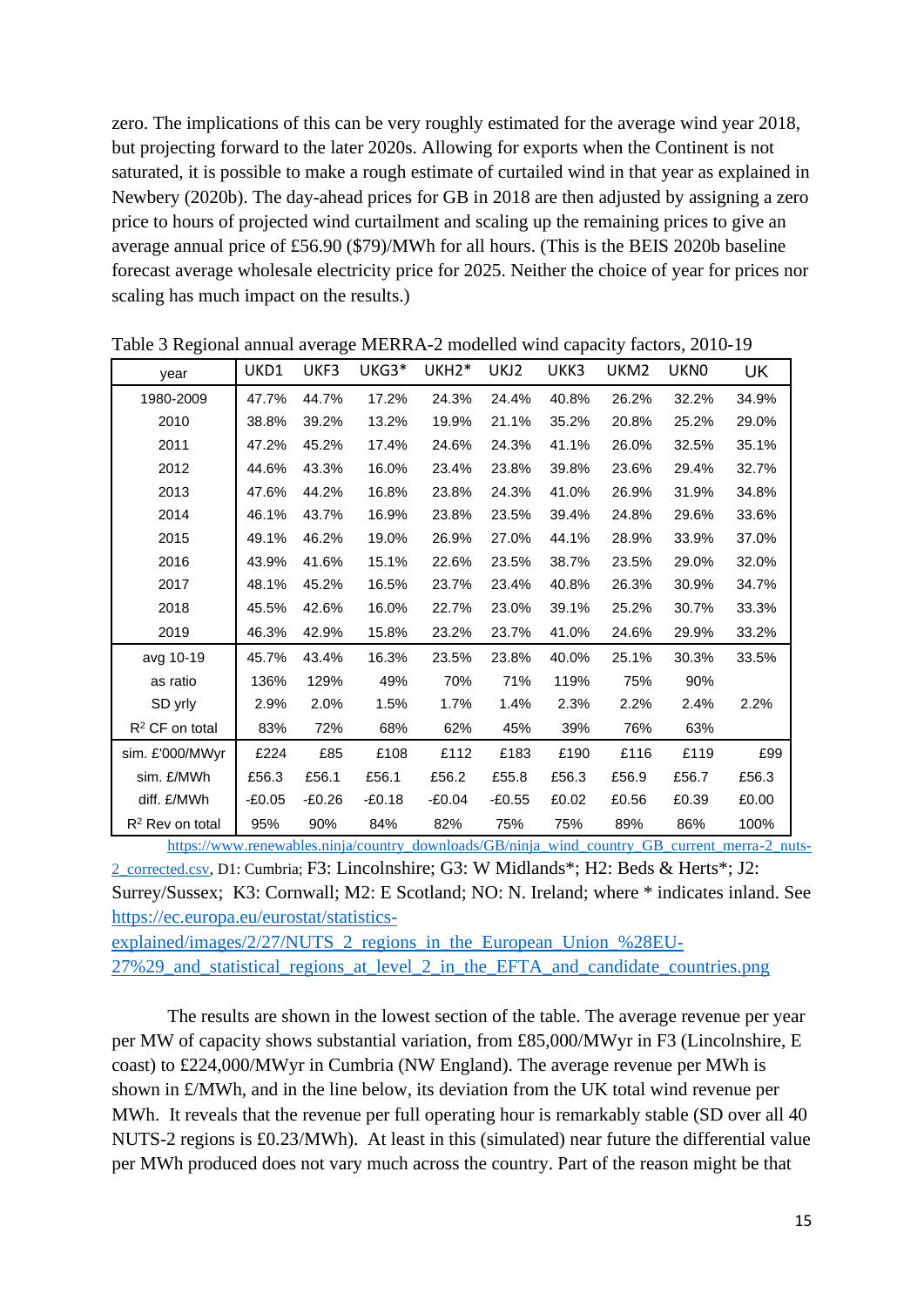solar PV and on-shore wind are negatively correlated (in 2018  $R^2 = -21\%$ ), while on and offshore wind are highly correlated (78%). As VRE penetration rises differences are likely to increase, although as solar PV is expected to grow as fast as wind, the effect will be muted. In countries with a dominance of one type of VRE regional differences are likely to be more important. The Appendix provides an exaggerated example of differential regional values.

The Table shows the considerable but stable variation in the strength of wind across representative locations and the relatively smaller variation over time (relative to the UK average for that year). This considerable variation in CFs means that revenue per MW per year is almost as variable as CFs, so if contracts are defined in years, not MWh, there is a large differential in regional VRE profitability. Inland locations (shown starred) have lower than average CFs while the remaining coastal regions (no stars) have higher CFs, notably in the West. The regions are large and within each there are likely to be considerable variations, and as noted, the CFs are calculated for a modern large on-shore turbine. The actual windfarm performance shown in Figure 1 is rather lower.

The second important feature of locational variation is that the correlation in output decreases with distance between wind farms (Elberg and Hagspiel, 2015; Wolak, 2016). Thus the hourly correlation between Northern Ireland and NE Scotland (i.e. moving in the NE direction of the prevailing UK wind) is  $39\%$ .<sup>13</sup>

Wind and solar PV farms have lower value if their output is highly correlated with the system average VRE output, as they will tend to generate when prices are depressed by excess wind/sun. In the Government consultation the need for *market* (not subsidized) price signals includes "altering the location of sites, specifically to avoid a correlation of generation with similar technology types." Exposure to real-time prices has additional value, hence the "focus should be on ensuring CfD generators can take part in balancing services" (BEIS, 2021, p12).

Ideally, new entrants should locate where their output is least correlated with total VRE output, other factors being equal (capacity factor, transmission costs, network constraints). In efficient competitive markets this will be signalled by wholesale prices, even more strongly by zonal or locational marginal prices that better reflect instantaneous transmission costs (Eicke et al., 2020). For at least GB, and for curtailment, not network constraints, the hedging benefit of locational diversity appears modest, but is discussed further in the next section.

#### 5.4. *Implications for correcting these distortions*

The previous sections have identified distortions caused by most existing RESS. In an efficient market, the real-time price of electricity should fall to the avoidable cost of marginal VRE when it is in surplus. That should signal voluntary curtailment by VRE suppliers if they face the correct signals. LMPs with suitable congestion contracts could address congestion constraints, but in their absence, offering firm or non-firm connections provide a partial

<sup>&</sup>lt;sup>13</sup> This doubles to 79% if NE Scotland is lagged 4 hours on NI as the prevailing wind is from the SW. Similarly, moving from the far SW (K3: Cornwall) NE to East Anglia (F1, not shown) the hourly correlation rises from 32% to 81% when lagged 4 hours (all correlations using hourly wind data from 1980-2009).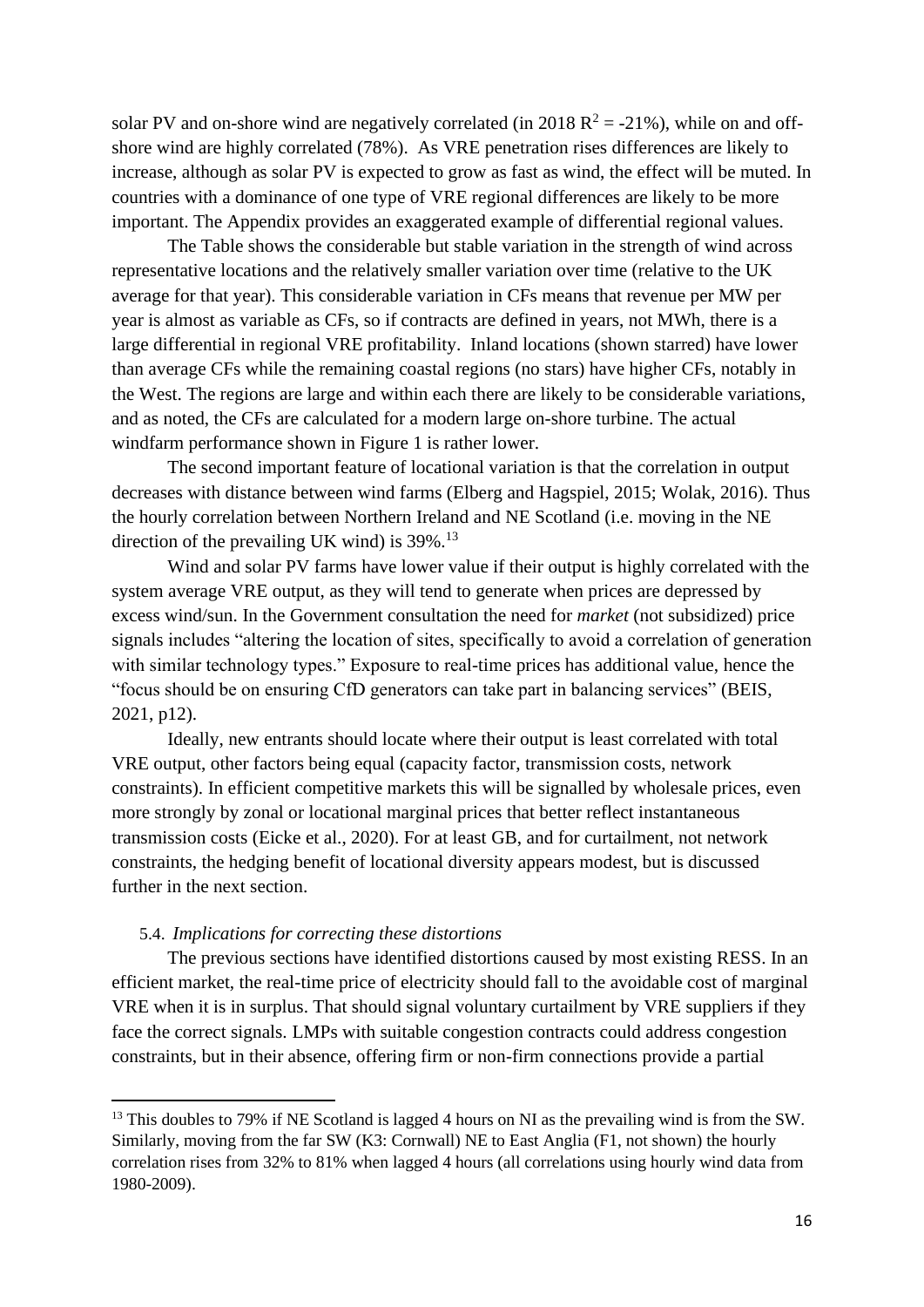solution. Long-term spatial and technology differentiated network contracts, in which the expected cost of compensation for constraint payments are included, are a preferable longterm location signal. The challenge in designing an efficient RESS is to use market prices to signal location and operation while giving developers a long-term hedge against the very variability of prices needed to achieve efficient operation and dispatch.

#### **6. Avoiding RESS distortions by an incentive-compatible yardstick premium CfD**

In what follows we assume that carbon is properly priced, that wholesale markets are workably competitive (as they are at least in Britain), and that grid charges for connection and use are correctly set, as discussed above. (For more on network pricing see Brunekreeft et al. (2005) and the survey in Eicke et al. (2020).) A CfD with FiT reduces market risk and that should lower the finance cost. Auctions discover the lowest premium able to attract investors. But the distortions remain if the generator only receives the (above market) strike price if it generates, and if its duration is time, not volume, limited. The solution proposed here addresses each of these drawbacks.

The first requirement is to ensure that VRE always bids its avoidable cost and hence ensures efficient dispatch. Höckner et al. (2020) recognise this is a problem in the German market when addressing the need to redispatch to resolve the congestion constraint. Instead of calling for a redesign of the support scheme, they argue for side payments to offset the distortion of treating the support price, not the market price, as the opportunity cost. Höfer and Madlener (2021) quantify the resulting constraint costs. EC (2013, §3.1.5) accepts that investment rather than output support avoids the incentive to distort offer prices. However, it does not spell out how to design the investment support, nor does it argue against the various support schemes widely deployed except insofar as they distort competition and trade. The most recent *Renewable Energy Directive* ((EU) 2018/2001) rules out priority dispatch and argues for market-based mechanisms, but fails to address the distortions identified here. IEA's *20 Renewable Energy Policy Recommendations* is more concerned with distortions from fossil fuel subsidies<sup>14</sup> but has a section on RE in which it argues to "(R)ecognize (e.g. through differentiated tariff levels) the different locational, time and technological value of the renewable power plants and decentralised installations (IEA, 2018, recommendation 12).

Capacity subsidies avoid distorting dispatch decisions but only if properly designed. A fixed technology-specific subsidy per MW (determined in an auction) directly addresses the learning subsidy but unaided fails to hedge future market risk. Boute (2012) noted that investment support was favoured in Russia for RE, but was treated in the same way as controllable capacity procured to deliver the reliability standard. Again, that fails to hedge market risk and further amplifies delivery risk. The required hedge to provide incentives for efficient dispatch must be independent of the dispatch decision, but set at the time of the investment decision when future output is not known.

The solution is to find a yardstick highly correlated with predicted hourly output but independent of the actual output. If *K* is the VRE capacity, make the contracted output  $M_h$  =  $\theta_{rh}$ *K* in hour *h*, where  $\theta_{rh}$  is the reference capacity factor for wind at that location chosen by the developer. This could be the best relevant wind forecast, or the measured wind speed at

<sup>&</sup>lt;sup>14</sup> Such as the 15% subsidy to electricity and gas in the UK resulting from preferential VAT rates.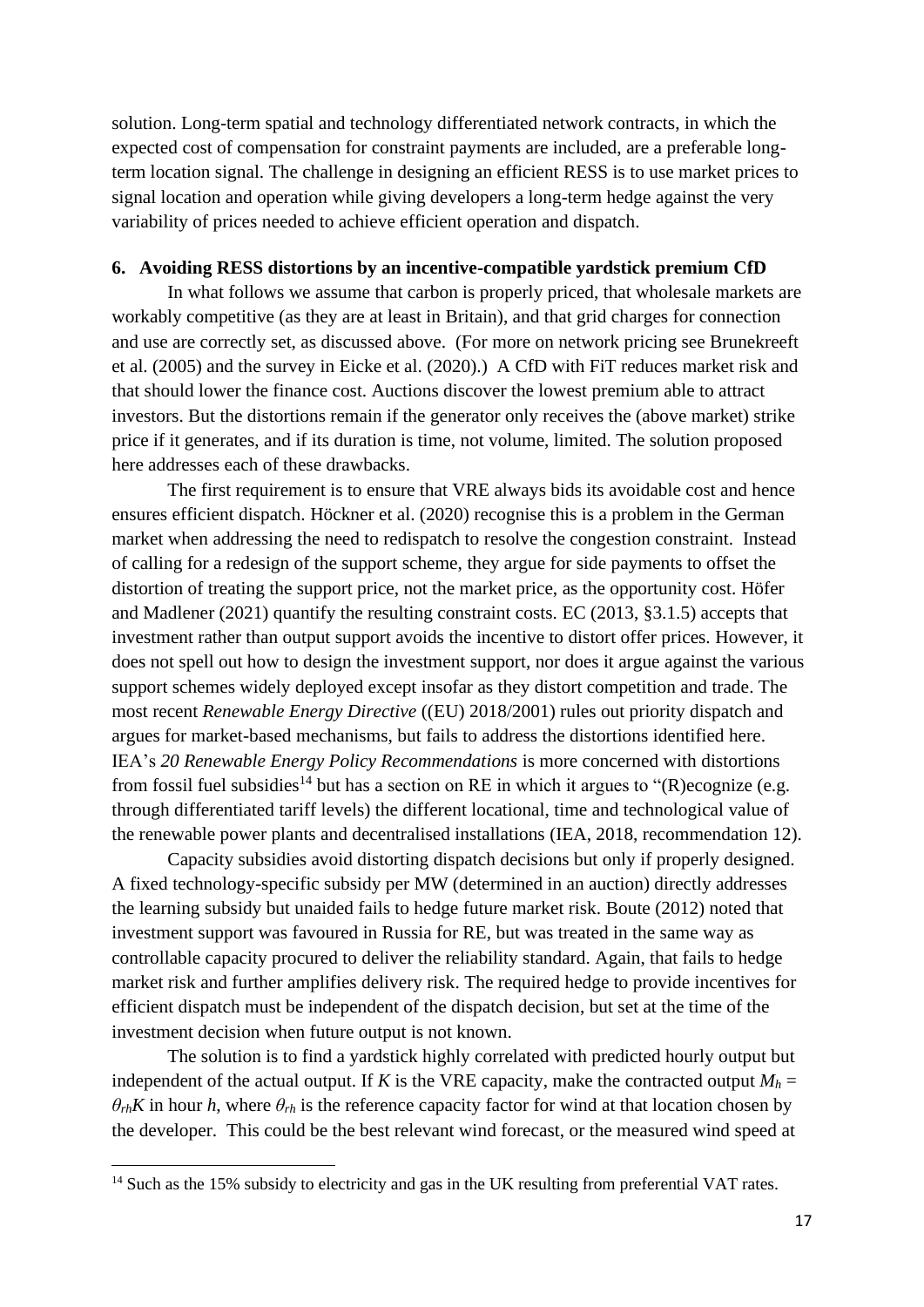or near the VRE location (both translated through power curves to expected output, if necessary scaled to the model of turbine contracted). As the wind (or PV) farm will likely sell its forecast output in the day-ahead market, *M<sup>h</sup>* should be close to the amount sold, and so an excellent hedge. The resulting yardstick CfD pays  $(s - p_{rh})\theta_{rh}K$  in hour *h* at location *r* regardless of whether generating or not, where *s* is the strike price set at auction and *prh* is the spot wholesale price in hour *h* at location *r* (with nodal pricing, otherwise *ph*).The following proposition demonstrates that the wind farm will be dispatched (and curtailed) efficiently.<sup>15</sup>

*Proposition* 1. A yardstick CfD that pays  $(s - p_{rh})\theta_{rh}K$  in hour *h* at location *r* regardless of whether generating or not will ensure efficient dispatch and constraint management. In the formula *K* is its capacity,  $\theta_{rh}$  is the reference capacity factor at location *r* in hour *h* (chosen by the developer, probably derived from the local day-ahead wind forecast) *s* is the strike price and  $p_{rh}$  is the relevant wholesale price. The last-price auction would pre-specify the duration of the contract. The auction would determine the strike price payable to all successful bidders for each technology succeeding in the auction.

*Proof*. Efficiency requires that the VRE will offer at its avoidable cost, *c*, in the day-ahead auction and into the balancing market for up to its predicted output. That requires truthtelling to be the VRE's dominant strategy. Note that the subsidy element  $(s - p_{rh})\theta_{rh}K$  is independent of the VRE's supply offer to the market. Suppose that  $p_{rh} > c$  and the VRE offers to supply at *C* > c. If *C > prh* > *c*, then the VRE will not generate and will lose (*s –*  $p_{rh}$ ) $\theta_{rh}$  $K + (p_{rh} - c)\theta_{rh}$  $K$ , where  $\theta_{rh}$  $K$  would be the day-ahead forecast output by the VRE. Unless  $p_{rh} > s$  both terms are positive, providing an incentive to truthfully reveal avoidable costs as *c*. Similarly, if  $C < c > p_{rh} > C$  there is a risk of generating and losing  $(c - p_{rh})\theta_{vh}K$ . Bidding according to the true avoidable cost is a dominant strategy for a competitive generator unable to influence the market price.

**Conclusion 1** A yardstick CfD for VRE in which the volume contracted each hour is proportional to the forecast local VRE-specific output/MW encourages efficient bidding for dispatch while preserving stable revenue streams needed for low-cost finance.

The same idea has been proposed in Spain. Barquín et al. (2017) cites the Spanish Royal Decree 413/2014 that adjusted the required capacity support by a standard production for each technology (e.g. 1,600 hours/year for PV and 2,100 hours/year for wind). This would need to be paid for a pre-determined number of years to ensure adequate performance. Huntingdon et al. (2017, p479) builds on this idea of a reference plant to provide the benchmark, arguing that it encourages developers to try and beat the benchmark plant, which would therefore have to be updated, and might risk local saturation. An area-wide wind forecast would seem to have advantages in being ex-ante, not ex-post, and hence able to encourage other aspects of efficient dispatch, such as providing balancing (down) and other

<sup>&</sup>lt;sup>15</sup> This contact design is also closely related to the incentive effects of benchmarking on a regulated firm's performance (Shleifer, 1985).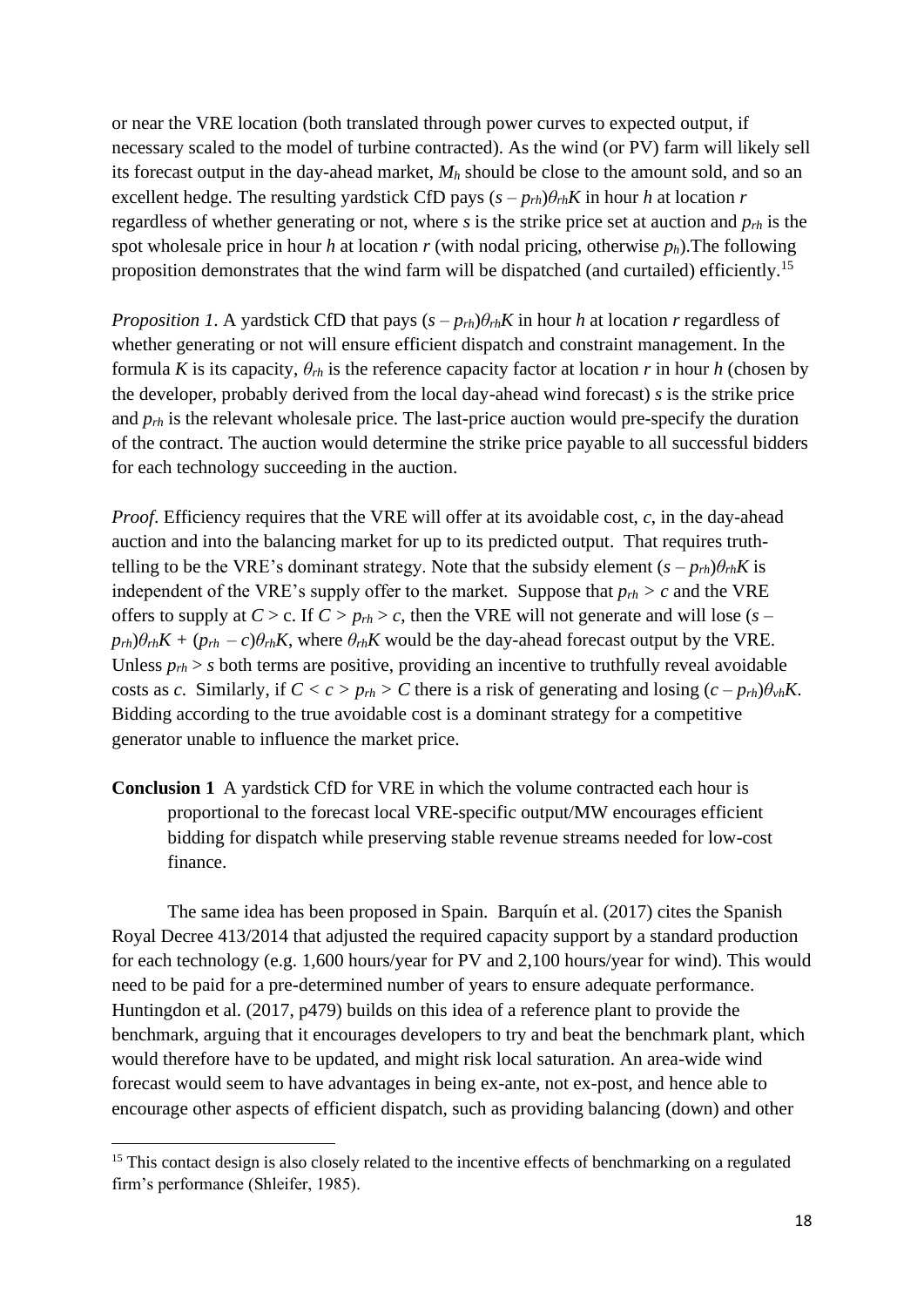ancillary services. Solar forecasts are also available at a very local level, and like wind forecasts could be automatically updated if VRE agents wished to adjust their positions in intra-day markets (if this makes a material difference).

This contract may make little difference for congestion management (at least if there are sufficient conventional plant able to reduce output) if there is a zero lower bound for acceptable VRE bids into the wholesale market. (Market exposure is required for new investment under the EU *Clean Energy Package*.) Its main value is to combine it with other changes to address the more important location distortions discussed below. That leaves the problem of legacy contracts that guarantee payment on injection. As they also enjoy priority dispatch, unless curtailed they will always supply and could drive the market price below zero to receive at least some subsidy. Regulators could offer those with priority dispatch an adequately attractive alternative contract where it causes serious distortions. If there are adequate efficiency gains to be reaped, it is possible to offer a new contract that makes both parties better off.

The UK Government had to set up a Government-owned CfD Counterparty to reassure investors that their revenue under the CfD with FiT contracts was guaranteed by a credible counterparty. Contracts also need to specify that the payments would not be taxed or limited by future Government interventions. The same would be required for this yardstick CfD to provide credible and bankable revenue assurance.

#### *6.1. Locational distortions*

The yardstick contract addresses the problem of providing hedging while preserving spot market incentives, but by itself if does not remove the two forms of locational distortion. The first, of over-rewarding high resource areas (as illustrated in Table 1 and figure 1), can be avoided by limiting the length of the contract not by time but by the number of full operating hours (e.g. 30,000 MWh/MW capacity, as in Newbery et al., 2018) and this would be specified in the pre-auction information pack.<sup>16</sup> That way the undiscounted total subsidy paid would be independent of location, although the discounted sum would be slightly higher in windy locations. Thus if the subsidy is indexed and the real discount rate is 3.5%, the central location (of the example in §5.1) would be worth 5% less than the windy location. If the subsidy is not indexed, and the discount rate is 6% nominal, then the extra value of the windy location is 8%, still not appreciable. Not indexing seems preferable as it accelerates to loan repayment. In addition, commercial finance and certainly the tax system are almost entirely nominal, further arguing for not index linking.

An alternative that avoids deferring compensation to the end of the contract is to set an annual limit on full operating hours (perhaps averaged over 2-5 years to handle annual variability). This is similar to the Spanish Royal Decree 413/2014 that was designed to pay the capacity support by a number of full operating hours per year (e.g. 2,100 hours for wind, Barquín et al., 2017).

While the yardstick CfD induces VRE to respond to spot market prices, as it stands it does not signal long-run differences in the wholesale value per MWh of different locations. Paying the market price would encourage locating where the resource delivers in higher

<sup>&</sup>lt;sup>16</sup> Steinhilber (2016) notes that this specification is used in China.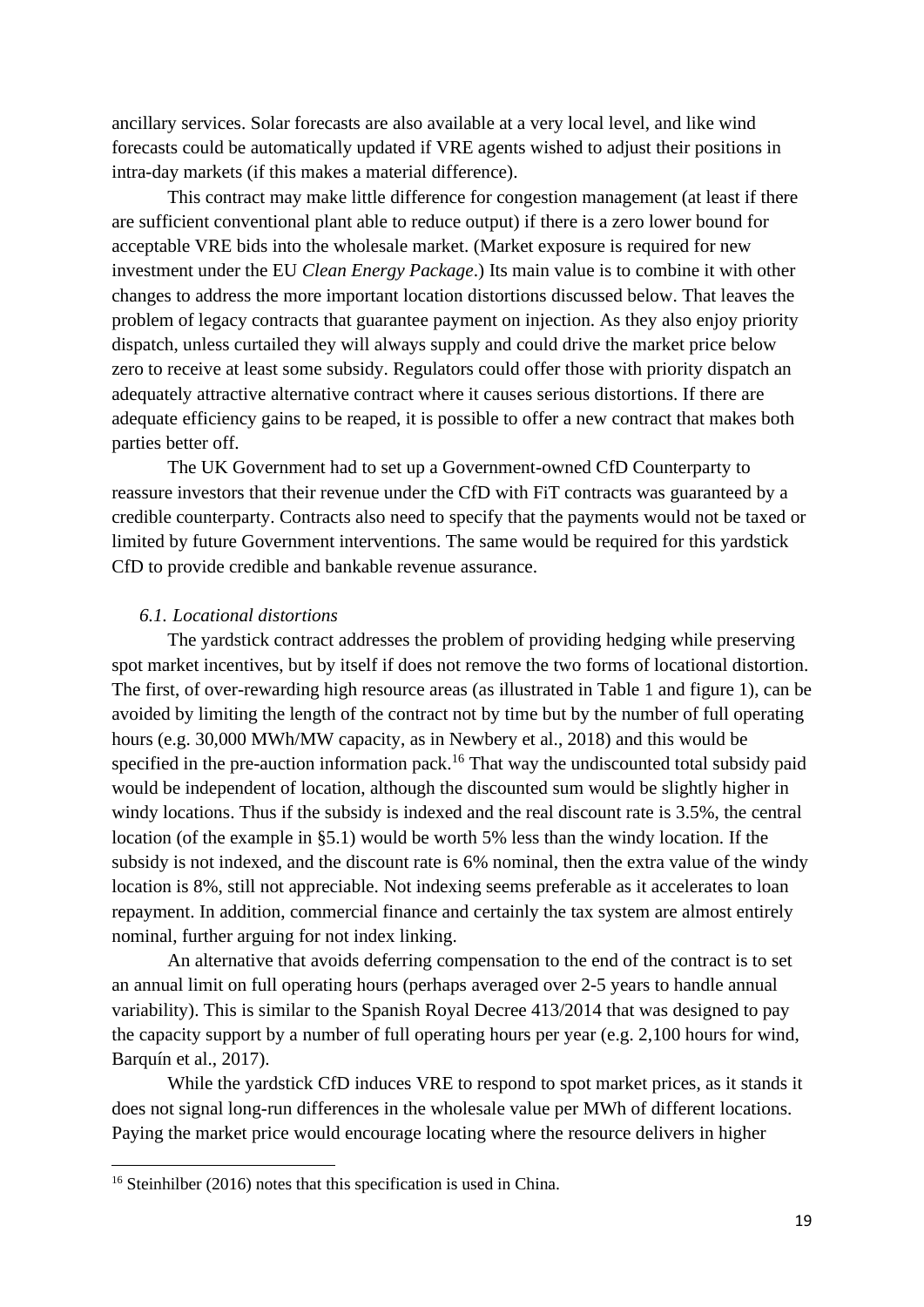priced hours (when the system is not saturated with wind or PV), but this requires a suitable hedge against the fear that developers have of future cannibalization or other threats to market prices. The solution is to start from a regional VRE-output weighted average revenue/MWh that would be the expected revenue of "subsidy free" VRE (as reported in the lower part of Table 3, e.g. £56.25/MWh in UKD1). The periodic auction would then determine the premium *f* £/MWh to add to the regional base value,  $b_r = E\theta_{rh}P_h/E\theta_{rh}$  where the expectation E is on the future forecast prices and the time period is comparable to debt tenors (10-15 years). The regional strike price would be  $s_r = f + b_r$ . The formula for the yardstick premium CfD would be  $(s_r - p_h) \theta_{rh}$ , where the capacity factor,  $\theta_{rh}$  (CF, MWh/MW) in that hour is forecast (by the contract counterparty) and *p<sup>h</sup>* is the hourly wholesale price, as above.

The contract counterparty would be responsible for publishing forward-looking (up to 25 years ahead) wholesale *hourly* prices that with the existing regional CFs would provide the pre-announced regional base prices. Such forecasts are already prepared and periodically updated (e.g. BEIS, 2020b). At each auction these would be updated but held constant for the life of each yardstick contract, hence adapting to expected changes in market development without negating the expectations of existing contract holders.

*Proposition 2.* A yardstick premium CfD that pays  $(s_r - p_{rh})\theta_{rh}K$  in hour *h* at location *r* for a period limited to *T* hours, where *T* satisfies  $_{h=1} \sum^{T} \theta_{rh}^* = N$ , and  $s_r = f + b_r$  with  $b_r =$  $E(\theta_{rh}P_{rh}/\theta_{rh})$  regardless of whether generating or not, will ensure efficient dispatch and constraint management and efficient location. In the formula *K* is its capacity,  $\theta_{rh}$  is the developer's day-ahead forecast capacity factor in region *r* in hour *h*, *θrh\** is the actual metered capacity factor for the wind farm, *N* is the predetermined contract length in full operating hours, *f* is the premium set at auction, *prh* is the relevant wholesale price and *Prh* is the forecast hourly price, both at location *r* over the next decade. Again the auction information pack would announce regional base values, *br*, the number of full operating hours, *N*, while the auction would determine the premium, *f*.

*Proof.* The strike price and revenue paid do not depend on generator *v*'s actual hourly output,  $\theta_{rh}$ <sup>\*</sup>K, inducing truth-telling bids. The limit of full operating hours removes the incentive to locate solely because of high capacity factors. If the VRE is perfectly hedged (i.e. the realised CF is the forecast CF), the VRE will receive  $s_r = f + b_r$ , which over the year will yield the unsubsidized regional revenue plus the premium. The premium is the same everywhere and paid for the same number of MWh, so location is guided efficiently as though by wholesale prices for the actual pattern of output. As all the contract elements are independent of VRE output decisions they also guide efficient dispatch.

This volume-defined premium contract is particularly advantageous in handling selfcurtailment when prices fall below avoidable cost, in that there would be little loss (in present value terms) of not generating, as that would not impact total (undiscounted) subsidy payments. After the end of the contract the VRE could be offered annual contracts at a fair market strike price (*br*, regionally adjusted), or multi-annual contracts if the developer wishes to upgrade at a cost above some specified threshold level. The particular appeal of this auction design is that it can automatically deal with the transition to "subsidy free" VRE.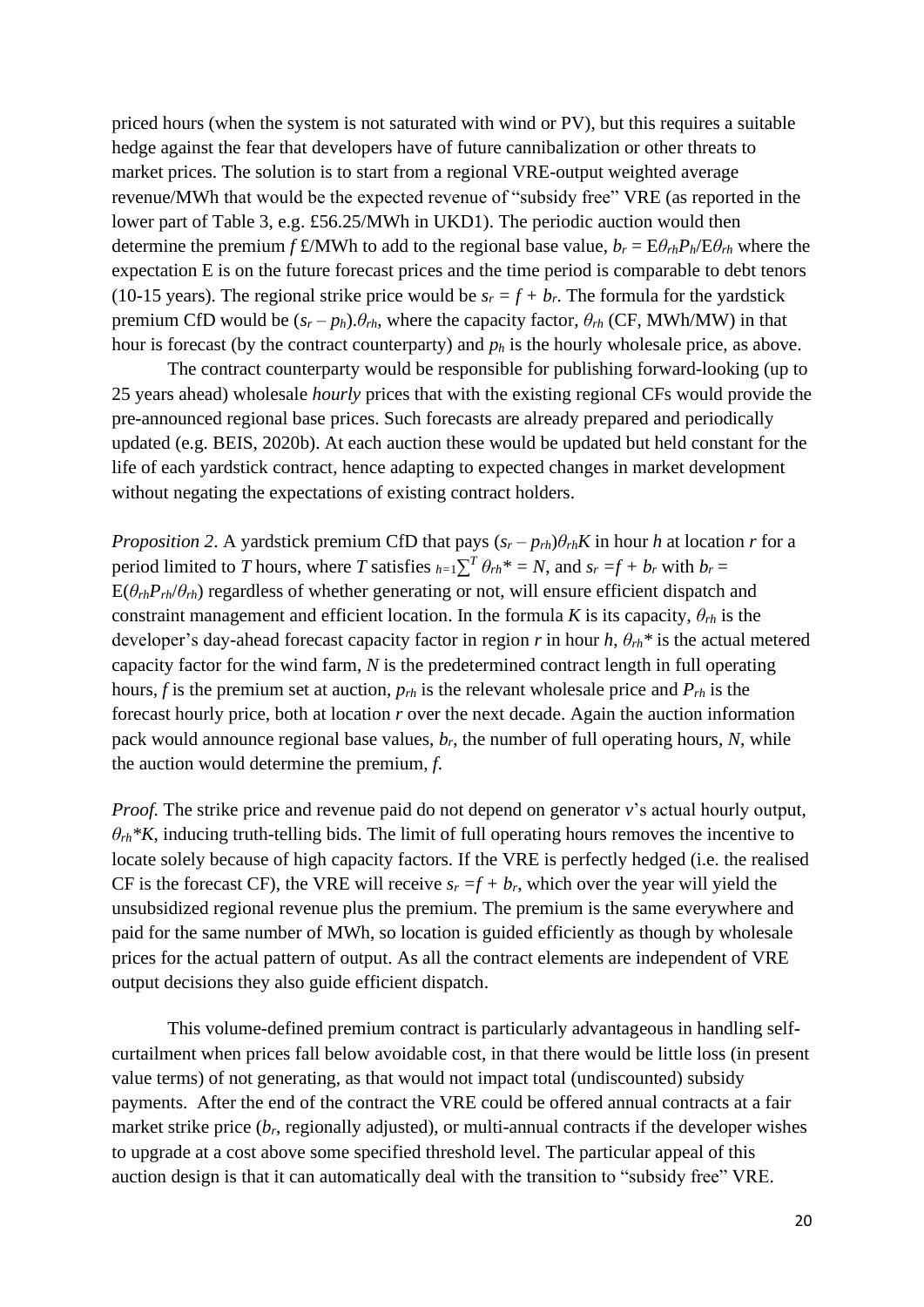Successive auctions should reveal falling premia, which could even go negative, reflecting the value of the hedge compared to risking volatile wholesale prices. At the end of the contract one-year Premium CfDs can be offered, again with regional strike prices. The contract should be made contingent on the future possible introduction of nodal pricing; before than  $p_{rh} = p_h$ .

**Conclusion 2** To discourage RESS from distorting location decisions and market prices, negative offers should be prohibited and the length of the contract should be specified in numbers of full operating hours (MWh/MW capacity). If the yardstick is based on the predicted profile of market revenues developers will be encouraged to locate where correlations with total wind output are lower, while the almost perfect (developer-preferred) hedge provides revenue assurance.

This contract deals with curtailment while network pricing is left to address congestion and locational loss factors. For locations where export limits are likely to lead to persistent constraints, the auction contract should be quite clear that the terms of the connection agreement as published by the TSO may be non-firm in designated zones for a period until planned reinforcement is delivered. When combined with volume-limited contracts compensation would take the form of deferred revenue. While this is slightly worse than immediate compensation it avoids the problem of defining the avoidable cost to determine the lost profit. For firm connections that problem can perhaps best be avoided by specifying a minimum acceptable bid for the technology type of VRE, perhaps pitched slightly above the technology-specific avoidable cost to encourage self-curtailment and deferred payment under the volume-limited contract.

The connection agreement could be further refined by making constraining-down for congestion management first-in last out, rather than as in most schemes, equi-proportional reductions. The defence of this discriminatory scheme is that at each auction, bidders can estimate the current level of congestion, and may base their bids on assuming that this rate will continue. Further entry is likely to exacerbate constraint management until reinforcement arrives. Simshauser (2021) gives graphic evidence that poor foresight of future constraints (in this case, taking the form of increasing transmission loss factors) can lead to inefficient location decisions and financially costly outcomes that will feed back into future RESS auction bids.

#### 7. **Conclusion and policy implications**

Most existing renewables support schemes distort location and dispatch decisions, of which by far the more significant are locational distortions, as these persist for the life of the investment. These distortions are higher the larger is the subsidy element, which Table 2 shows remain high in many countries. Even when VRE no longer needs subsidy, it will continue to benefit from the risk-reduction of long-term contracts. VRE reaching the end of their support contract will similarly benefit from annual or multi-annual contracts to hedge risk. The contract described above continues to be relevant in both cases. Directing efficient locational choices changes with falling VRE costs and increased penetration. The distortion of over-rewarding distant sites gives way to the need to direct new investment to areas that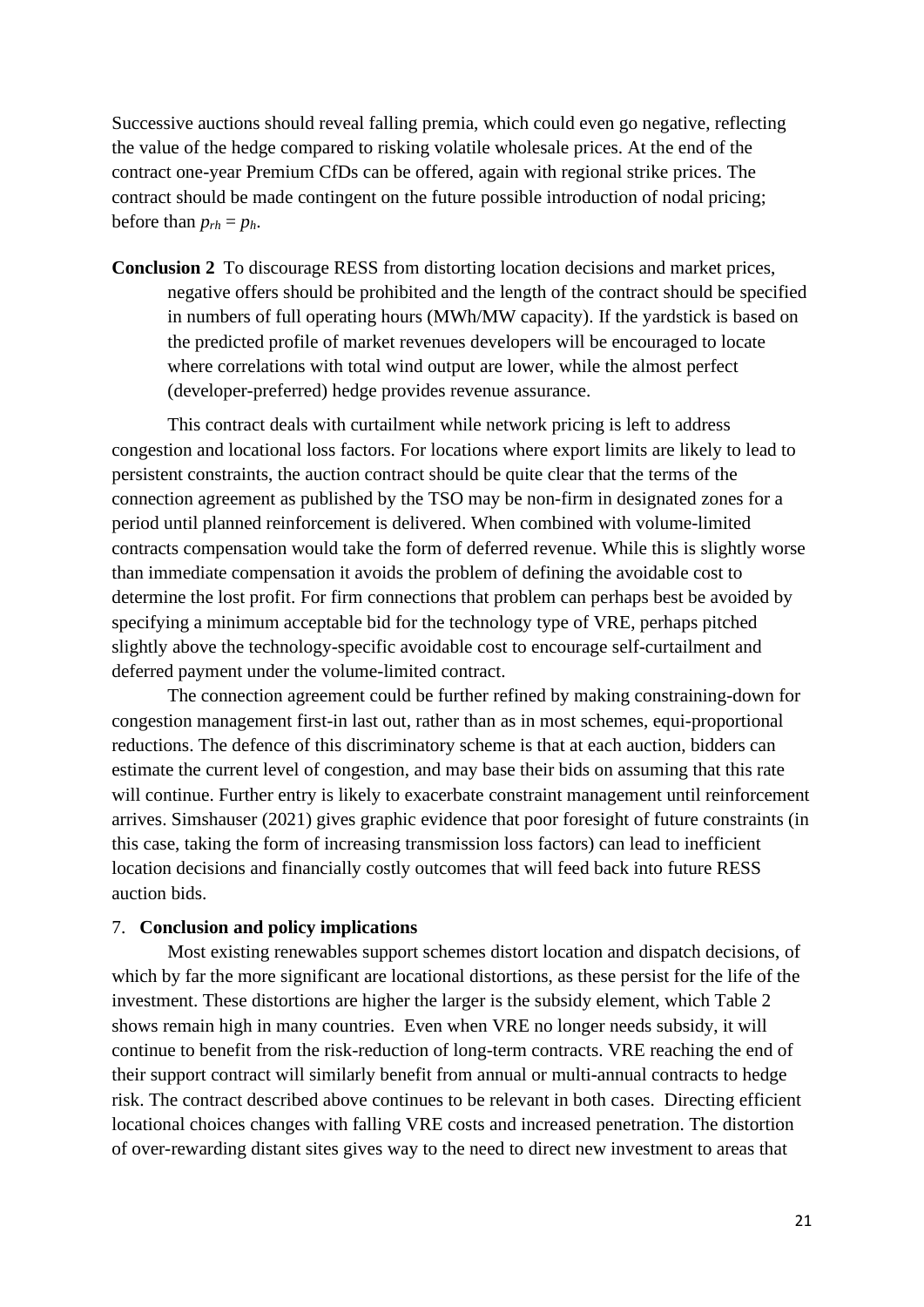avoid or mitigate both local congestion and system-wide saturation, where the contract described above remains effective and can accommodate any later move to LMP.

Many support schemes impose unnecessary risk on developers, leading to costlier finance and higher than required support payments. Provided carbon is properly priced, the efficient form of support should be to capacity, not output (except insofar as ensuring that the installation is capable of an efficient operating life). It should also preserve an efficient merit order against conventional generation. The EU's *Clean Energy Package* goes some way to addressing some of the dispatch distortions by banning priority dispatch and requiring market-based bidding for redispatch, but does not address the underlying problem of making payment of the subsidy conditional on generation. That amplifies the incentive to locate in higher system cost sites with a higher resource (wind or sun). It resulted in massive induced (and probably unnecessary) transmission investments in some jurisdictions, such as the undersea DC cables to bring wind from Scotland to England.

This article identifies the source of the distortions and proposes a novel contract to address both location and dispatch distortions. It argues for a purely financial Premium Contract-for-Difference (CfD) in which the contracted volume in any hour is proportional (and roughly equal) to the technology-specific local output per MW capacity, with a life specified in MWh/MW capacity (e.g. 30,000 full operating hours) and the local base price based on forecasts of future wholesale prices weighted by the pattern of local output. The auction determines a premium to add to the base price (zero for "subsidy free" VRE), which is paid equally per MWh to all winners for the same number of MWh. The local base price provides the incentive to locate in sites with a low correlation with average wind/PV output, while the MWh limit avoids incentives to locate solely because of a high resource. The revenue assurance, which will need a government-backed counterparty, enables investment to be financed largely by cheap debt, dramatically lowering the subsidy cost.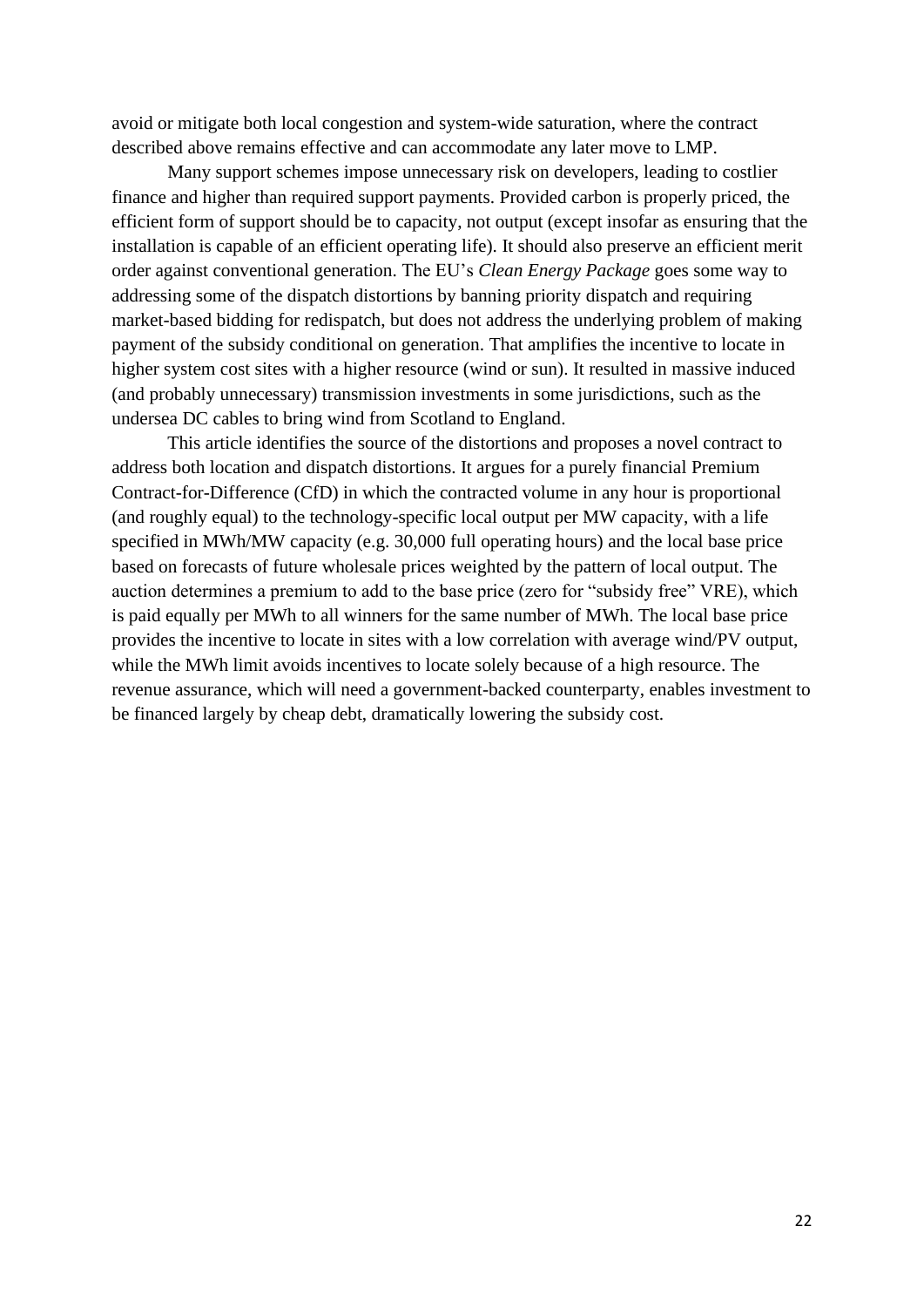#### **References**

- Abrell, J., S. Rausch, C. Streitberger (2019). "The economics of renewable energy support". *Journal of Public Economics* 176, 94–117
- Andor, M. and A. Voss (2016). "Optimal renewable-energy promotion: Capacity subsidies vs. generation subsidies". *Resource and Energy Economics* 45, 144–158
- Arora, D., Busche, S., Cowlin, S., Engelmeier, T., Jaritz, H., Milbrandt, A., Wang, S. (2010). *Indian Renewable Energy Status Report: Background Report for DIREC 2010*. NREL/TP-6A20-48948
- Barquín, J., P. Rodilla, R. Cossent, C. Batlle (2017). "Obtaining best value for money in res auctions: a capacity-based with an embedded menu of contracts approach". Working Paper IIT-17-177A <https://repositorio.comillas.edu/jspui/handle/11531/23913>
- Borenstein, S. 2005. Valuing the Time-Varying Electricity Production of Solar Photovoltaic Cells, CSEM WP 142 at<https://escholarship.org/uc/item/0v38t8r8>
- BEIS (2020a). *Digest of UK Energy Statistics (DUKES): renewable sources of energy*, at [https://www.gov.uk/government/collections/digest-of-uk-energy-statistics](https://www.gov.uk/government/collections/digest-of-uk-energy-statistics-dukes#2020)[dukes#2020](https://www.gov.uk/government/collections/digest-of-uk-energy-statistics-dukes#2020)
- BEIS (2020b). *Updated energy and emissions projections: 2019*, at [https://www.gov.uk/government/publications/updated-energy-and-emissions](https://www.gov.uk/government/publications/updated-energy-and-emissions-projections-2019)[projections-2019](https://www.gov.uk/government/publications/updated-energy-and-emissions-projections-2019)
- BEIS (2020c). *Electricity Generation Costs 2020*, at <https://www.gov.uk/government/publications/beis-electricity-generation-costs-2020>
- BEIS (2021). *Enabling a High Renewables, Net Zero Electricity System: Call for Evidence; Government response*, at [https://www.gov.uk/government/consultations/enabling-a](https://www.gov.uk/government/consultations/enabling-a-high-renewable-net-zero-electricity-system-call-for-evidence)[high-renewable-net-zero-electricity-system-call-for-evidence](https://www.gov.uk/government/consultations/enabling-a-high-renewable-net-zero-electricity-system-call-for-evidence)
- Boute, A. (2012). Promoting renewable energy through capacity markets: an analysis of the Russian support scheme. *Energy Policy* 46, 68–77. <https://doi.org/10.1016/j.enpol.2012.03.026> .
- Bunn, D. and T. Yusupov (2015). "The Progressive Inefficiency of Replacing Renewable Obligation Certificates with Contracts-for-Differences in the UK Electricity Market". *Energy Policy* 82 (July): 298–309.<https://doi.org/10.1016/j.enpol.2015.01.002> .
- Brunekreeft, G., Neuhoff, K. and Newbery, D. (2005). "Electricity transmission: an overview of the current debate". *Utilities Policy*, 13 (2), June, 73-94. <http://www.sciencedirect.com/science/journal/09571787/13/2>
- CEER (2018). *Status Review of Renewable Support Schemes in Europe for 2016 and 2017*, Ref: C18-SD-63-03
- CEER (2020). *2nd CEER Report on Tendering Procedures for RES in Europe*, Ref: C20- RES-67-03
- CEER (2021). *Status Review of Renewable Support Schemes in Europe for 2018 and 2019*, Ref: C20-RES-69-04
- Congressional Research Service (2013). *European Union Wind and Solar Electricity Policies: Overview and Considerations*, CRS 7-5700, R43176 at [www.crs.gov](http://www.crs.gov/)
- Cox, A., C. Blumstein and R. Gilbert (1991). "Wind Power in California: a Case Study of Targeted Tax Subsidies", ch 9 in Gilbert, R., (ed.) *Regulatory Choices: A Perspective on Developments in Energy Policy*, University Of California Press, Berkeley at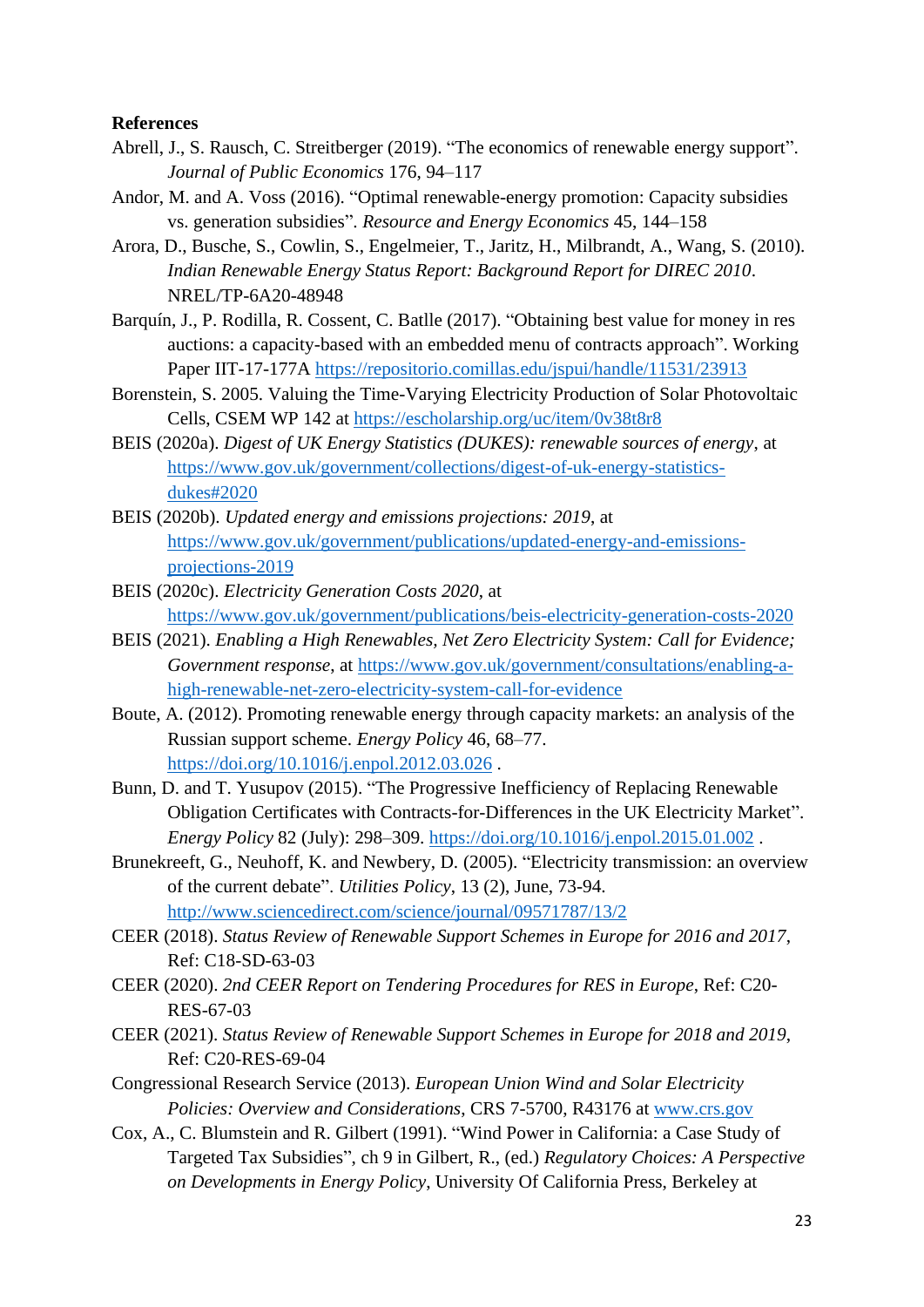[https://publishing.cdlib.org/ucpressebooks/view?docId=ft838nb559&chunk.id=d0e27](https://publishing.cdlib.org/ucpressebooks/view?docId=ft838nb559&chunk.id=d0e27822&toc.id=d0e27822&brand=ucpress) [822&toc.id=d0e27822&brand=ucpress](https://publishing.cdlib.org/ucpressebooks/view?docId=ft838nb559&chunk.id=d0e27822&toc.id=d0e27822&brand=ucpress)

- DECC 2011. *Planning our electric future: a White Paper for secure, affordable and lowcarbon electricity*, at [https://www.gov.uk/government/publications/planning-our](https://www.gov.uk/government/publications/planning-our-electric-future-a-white-paper-for-secure-affordable-and-lowcarbon-energy)[electric-future-a-white-paper-for-secure-affordable-and-lowcarbon-energy](https://www.gov.uk/government/publications/planning-our-electric-future-a-white-paper-for-secure-affordable-and-lowcarbon-energy) [accessed 20.07.15].
- del Río, P. (2017). "Designing auctions for renewable electricity support. Best practices from around the world". *Energy for Sustainable Development*, 41, 1-13.
- EC (2013). *European Commission guidance for the design of renewables support schemes*, SWD(2013) 439 final
- Eicke, A., T. Khanna and L. Hirth (2020). "Locational investment signals in electricity markets - How to steer the siting of new generation capacity?" *The Energy Journal*, 41 (6), 281-304.
- Eirgrid (2020). *Annual Renewable Energy Constraint and Curtailment Report 2019*. At [www.eirgridgroup.com/site-files/library/EirGrid/Annual-Renewable-Constraint-and-](http://www.eirgridgroup.com/site-files/library/EirGrid/Annual-Renewable-Constraint-and-Curtailment-Report-2019-V1.2.pdf)[Curtailment-Report-2019-V1.2.pdf](http://www.eirgridgroup.com/site-files/library/EirGrid/Annual-Renewable-Constraint-and-Curtailment-Report-2019-V1.2.pdf)
- Elberg, C., Hagspiel, S. (2015). "Spatial dependencies of wind power and interrelations with spot price dynamics". *Eur. J. Oper. Res*. 241, 260–272. [https://doi.org/10.1016/j.](https://doi.org/10.1016/j.%20ejor.2014.08.026)  [ejor.2014.08.026](https://doi.org/10.1016/j.%20ejor.2014.08.026) .
- HoC (2013). *Energy Act 2013*, 2013.c.32, at <http://www.legislation.gov.uk/ukpga/2013/32/contents/enacted/data.htm>
- Finon, D. (2006). "The social efficiency of instruments for the promotion of renewable energies in the liberalised power industry". *Annals of Public and Cooperative Economics*, 77(3): 309-43.<https://doi.org/10.1111/j.1467-8292.2006.00308.x>
- Fraunhofer (2016). *Photovoltaics Report*, Fraunhofer Institute for Solar Energy Systems at [www.ise.fraunhofer.de](http://www.ise.fraunhofer.de/)
- Grubb, M. and D. Newbery (2018). "UK Electricity Market Reform and the Energy Transition: Emerging Lessons". *The Energy Journal* 39(6) 1-24. <https://doi.org/10.5547/01956574.39.6.mgru>
- Grothe, O. and Müsgens, F. (2013). "The influence of spatial effects on wind power revenues under direct marketing rules." *Energy Policy* 58, 237–247.
- Hirth, L. (2018). "What cause the drop in European electricity prices? A factor decomposition analysis". *The Energy Journal*, 19(1), 132-157

<https://doi.org/10.1016/j.enpol.2013.03.004> .

- Höckner, J., S. Voswinkel and C. Weber (2020). "Market distortions in flexibility markets caused by renewable subsidies – The case for side payments". *Energy Policy*, 137, 111135, 1-13, at<https://doi.org/10.1016/j.enpol.2019.111135>
- Höfer, T. and R Madlener (2021). "Locational (In)Efficiency of Renewable Energy Feed-In into the Electricity Grid: A Spatial Regression Analysis". *The Energy Journal* 42(1), 171-95. https://doi.org/10.5547/01956574.42.1.thof
- Huntington, S., P. Rodilla, I. Herrero and C. Batlle (2017). "Revisiting support policies for RES-E adulthood: Towards market compatible schemes". *Energy Policy*, 104, 474- 83.<http://dx.doi.org/10.1016/j.enpol.2017.01.006>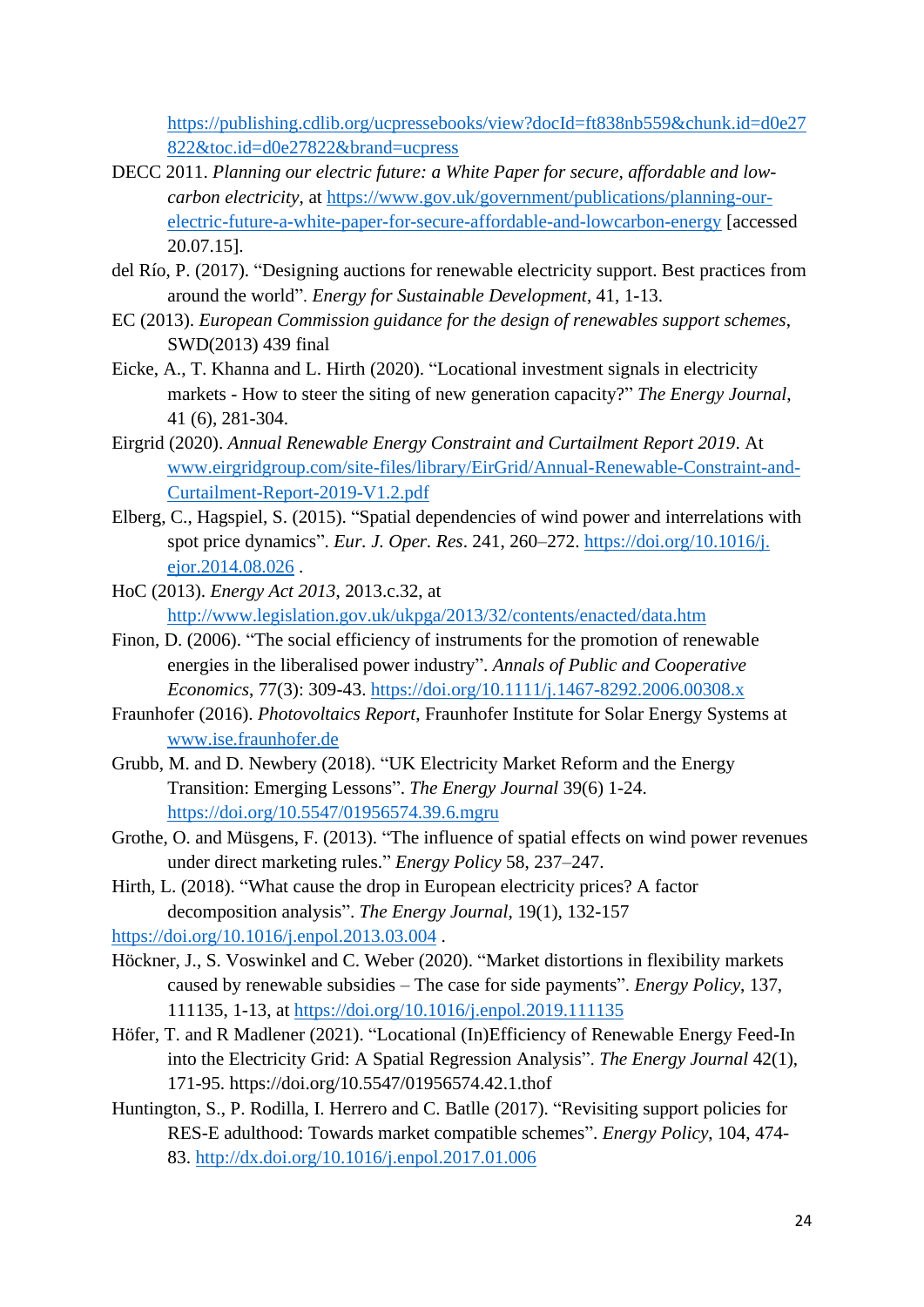- IEA (2018). *20 Renewable Energy Policy Recommendations*, IEA, Paris at <https://www.iea.org/reports/20-renewable-energy-policy-recommendations>
- IRENA (2019). *Future of wind: Deployment, investment, technology, grid integration and socio-economic aspects (A Global Energy Transformation paper)*, International Renewable Energy Agency, Abu Dhabi. At<https://www.irena.org/wind>
- ITRPV (2016). *International Technology Roadmap for Photovoltaic Results Seventh Edition 2016* at<http://www.itrpv.net/Reports/Downloads/2016/>
- Klobasa, M. J. Winkler, F. Sensfuss, and M. Ragwitz (2013). "Market Integration of Renewable Electricity Generation – the German Market Premium Model". *Energy & Environment*, 24(1/2), 127-146
- May, N. and K. Neuhoff (2021). "Financing Power: Impacts of Energy Policies in Changing Regulatory Environments". *The Energy Journal*, 42(4). <https://doi.org/10.5547/01956574.42.4.nmay>
- MarEI (2020). *Our Zero E-Mission Future*, at [https://eaireland.com/our-zero-e-mission](https://eaireland.com/our-zero-e-mission-future-report-published-today/)[future-report-published-today/](https://eaireland.com/our-zero-e-mission-future-report-published-today/)
- Meus, J., S. De Vits, N. S'heeren, E. Delarue, S. Proost (2021). "Renewable electricity support in perfect markets: Economic incentives under diverse subsidy instruments". *Energy Economics* 94 105066, 1-18, at<https://doi.org/10.1016/j.eneco.2020.105066>
- Mitchell, C. (2000). "The England and Wales Non-Fossil Fuel Obligation: History and Lessons". *Annu. Rev. Energy Environ*. 25: 285–312.
- National Grid (2021). *Future Energy Scenarios 2021,* at [https://www.nationalgrideso.com/future-energy/future-energy-scenarios/fes-](https://www.nationalgrideso.com/future-energy/future-energy-scenarios/fes-2021/documents)[2021/documents](https://www.nationalgrideso.com/future-energy/future-energy-scenarios/fes-2021/documents)
- National Grid ESO (2021). *Final TNUoS for 2021/22*, at <https://www.nationalgrideso.com/document/186176/download>
- Neuhoff, K., May, N., Richstein, J.C. (2018). "Renewable energy policy in the age of falling technology costs". DIW Discussion Papers, No. 1746. At [https://www.diw.de/documents/publikationen/73/diw\\_01.c.594384.de/dp1746.pdf](https://www.diw.de/documents/publikationen/73/diw_01.c.594384.de/dp1746.pdf)
- Newbery, D. (2012). "Reforming competitive electricity markets to meet environmental targets". *Econ. Energy Environ. Policy* 1 (1), 69–82.
- Newbery, D.M. (2016a). "Towards a green energy economy? The EU Energy Union's transition to a low-carbon zero subsidy electricity system—lessons from the UK's Electricity Market Reform." *Applied Energy* 179: 1321–1330. <https://doi.org/10.1016/j.apenergy.2016.01.046>
- Newbery, D.M. (2016b). "Missing Money and Missing Markets: Reliability, Capacity Auctions and Interconnectors". *Energy Policy*, 94, 401–410. <http://dx.doi.org/10.1016/j.enpol.2015.10.028>
- Newbery, D. (2018a). "Polices for decarbonizing a liberalized power sector". *Economics: the Open-Access, Open-Assessment E-Journal*,12 (2018-40). <http://dx.doi.org/10.5018/economics-ejournal.ja.2018-40>
- Newbery, D. (2018b). "Evaluating the case for supporting renewable electricity". *Energy Policy*, 120, 684–696.<https://doi.org/10.1016/j.enpol.2018.05.029>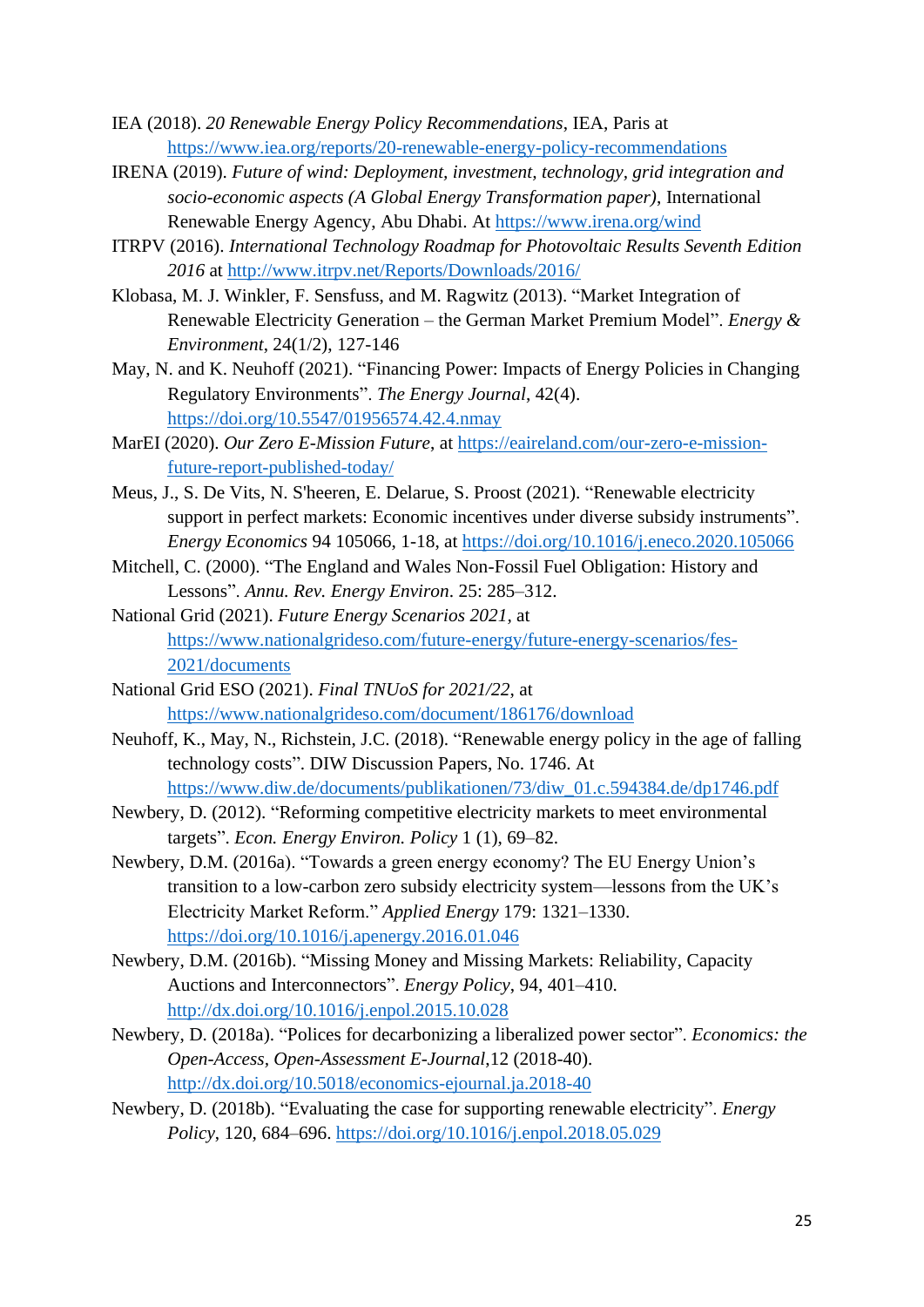- Newbery, D. (2020a). "Club goods and a tragedy of the commons: the Clean Energy Package and wind curtailment". EPRG WP 2036 at [https://www.eprg.group.cam.ac.uk/eprg](https://www.eprg.group.cam.ac.uk/eprg-working-paper-2036)[working-paper-2036](https://www.eprg.group.cam.ac.uk/eprg-working-paper-2036)
- Newbery, D. (2020b). "Implications of the National Energy and Climate Plans for the Single Electricity Market of the island of Ireland". EPRG WP 2020 at <https://www.eprg.group.cam.ac.uk/eprg-working-paper-2020/>
- Newbery, D., M.G. Pollitt, R.A. Ritz, W. Strielkowski (2018). "Market design for a highrenewables European electricity system". *Renewable & Sustainable Energy Reviews*, 91, 695-707;<https://doi.org/10.1016/j.rser.2018.04.025>
- Nock, D. and E. Baker (2017). "Unintended consequences of Northern Ireland's renewables obligation policy". *The Electricity Journal*, 30, 47-54.
- NREL (2018). *Offshore Wind Energy International Comparative Analysis*. Technical Report NREL/TP-6A20-71558 at<https://doi.org/10.2172/1483473>
- Onifade, T (2016). "Hybrid renewable energy support policy in the power sector: The contracts for difference and capacity market case study". *Energy Policy* 95, 390-401
- Özdemir, Ö., Hobbs, B., van Hout, M., Koutstaal, P. (2020). "Capacity vs Energy Subsidies for Renewables: Benefits and Costs for the 2030 EU Power Market". *Energy Policy* 137 111166.<https://doi.org/10.1016/j.enpol.2019.111166>
- Ragwitz, M. and S. Steinhilber (2014). "Effectiveness and efficiency of support schemes for electricity from renewable energy sources". *WIREs Energy Environ*, 3:213 – 229. <https://doi.org/10.1002/wene.85>
- Roques, F.A., D. M. Newbery and W. J. Nuttall (2008). "Fuel mix diversification incentives in liberalized electricity markets: a Mean-Variance Portfolio Theory Approach". *Energy Economics* Vol 30/4, 1831-1849;<https://doi.org/10.1016/j.eneco.2007.11.008>
- Rubin, E.S., I. M.L. Azevedo, P. Jaramilloa, & S. Yeh, (2015). "A review of learning rates for electricity supply technologies." *Energy Policy* 86, 198—218
- Shleifer, A. (1985). "A Theory of Yardstick Competition". *The RAND Journal of Economics*, 16(3), 319-327. Retrieved March 1, 2021, from<http://www.jstor.org/stable/2555560>
- Simshauser, P. (2021). "Renewable Energy Zones in Australia's National Electricity Market". EPRG WP 2103 at [https://www.eprg.group.cam.ac.uk/eprg-working-paper-](https://www.eprg.group.cam.ac.uk/eprg-working-paper-2103/)[2103/](https://www.eprg.group.cam.ac.uk/eprg-working-paper-2103/) .
- Staffell, I. and S. Pfenniger (2016). "Using bias-corrected reanalysis to simulate current and future wind power output". *Energy*, 114 pp1224-1239
- Steinhilber S. (2016). *Onshore wind concession auctions in China: instruments and lessons learnt*. AURES Report D4.1-CN, March.
- Wolak, F. (2016). "Level versus Variability Trade-offs in Wind and Solar Generation Investments: The Case of California", at [https://web.stanford.edu/group/fwolak/cgi](https://web.stanford.edu/group/fwolak/cgi-bin/?q=node/3)[bin/?q=node/3](https://web.stanford.edu/group/fwolak/cgi-bin/?q=node/3)
- World Bank, 2019. *Report of the High-Level Commission on Carbon Pricing and Competitiveness*. Carbon Pricing Leadership Coalition, World Bank, Washington, DC. © World Bank.<https://openknowledge.worldbank.org/handle/10986/32419> License: CC BY-NC-ND 3.0 IGO
- Wyrobek, J., Ł. Popławski, and M. Dzikuć (2021). "Analysis of Financial Problems of Wind Farms in Poland". *Energies*, 14(5), 1239;<https://doi.org/10.3390/en14051239>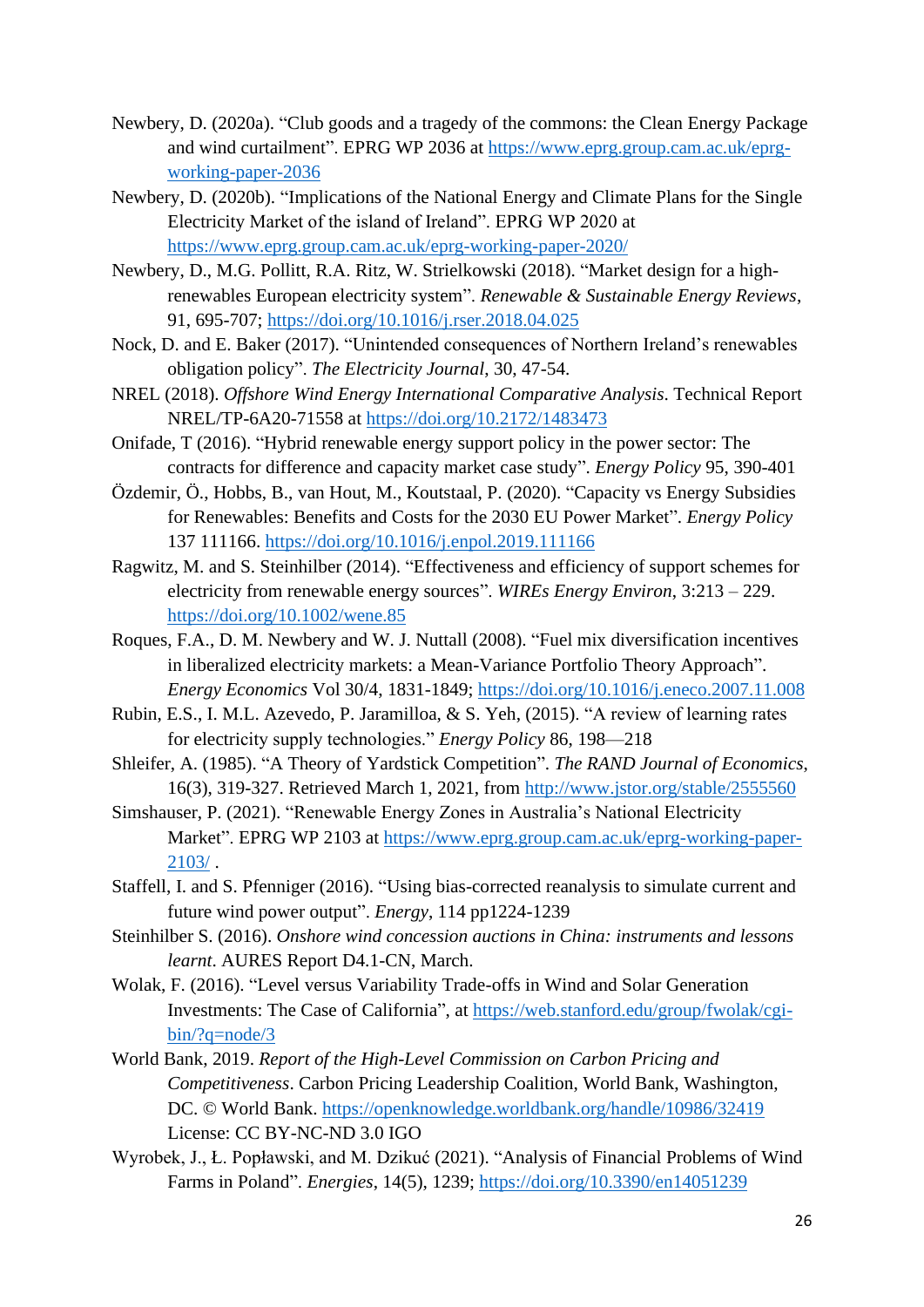#### **Abbreviations**

- CfD: Contract for Difference
- DAM: Day-ahead market
- DC: Direct current
- EUA: EU Allowance (to emit 1 tonne  $CO<sub>2</sub>$ )
- FiP: Feed-in premium
- FiT: Feed-in Tariff
- LMP Locational Marginal Price
- MC: marginal cost  $(=$  variable cost)
- PFiT: Premium Feed-in Tariff
- PV: solar photo-voltaic
- RE: Renewable electricity (or energy)
- RESS: Renewable electricity support schemes
- RO(C): Renewable obligation (certificate)
- SEM: Single electricity market of the island of Ireland
- TSO: Transmission System Operator
- VRE: variable renewable electricity
- WACC: weighted average cost of capital